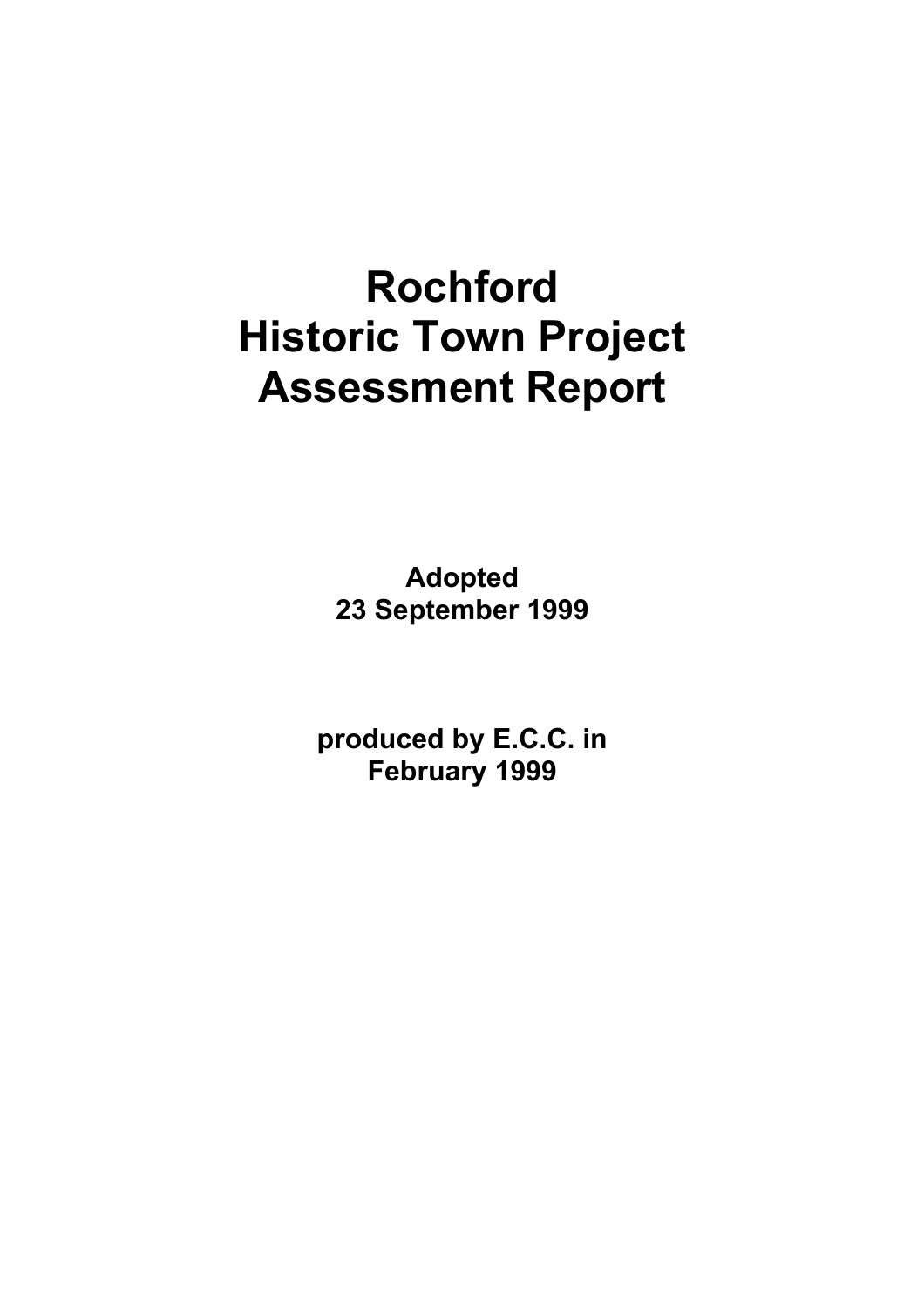# **ROCHFORD**

# HISTORIC TOWN ASSESSMENT REPORT

### **TABLE OF CONTENTS**

| 4. EVIDENCE         |  |
|---------------------|--|
|                     |  |
|                     |  |
|                     |  |
|                     |  |
|                     |  |
|                     |  |
|                     |  |
|                     |  |
|                     |  |
|                     |  |
|                     |  |
|                     |  |
|                     |  |
|                     |  |
|                     |  |
|                     |  |
|                     |  |
|                     |  |
| <b>6.2 SURVIVAL</b> |  |
|                     |  |
|                     |  |
|                     |  |

#### **APPENDICES**

**APPENDIX 1: Documentary sources** APPENDIX 2: Listed buildings<br>APPENDIX 3: Urban components list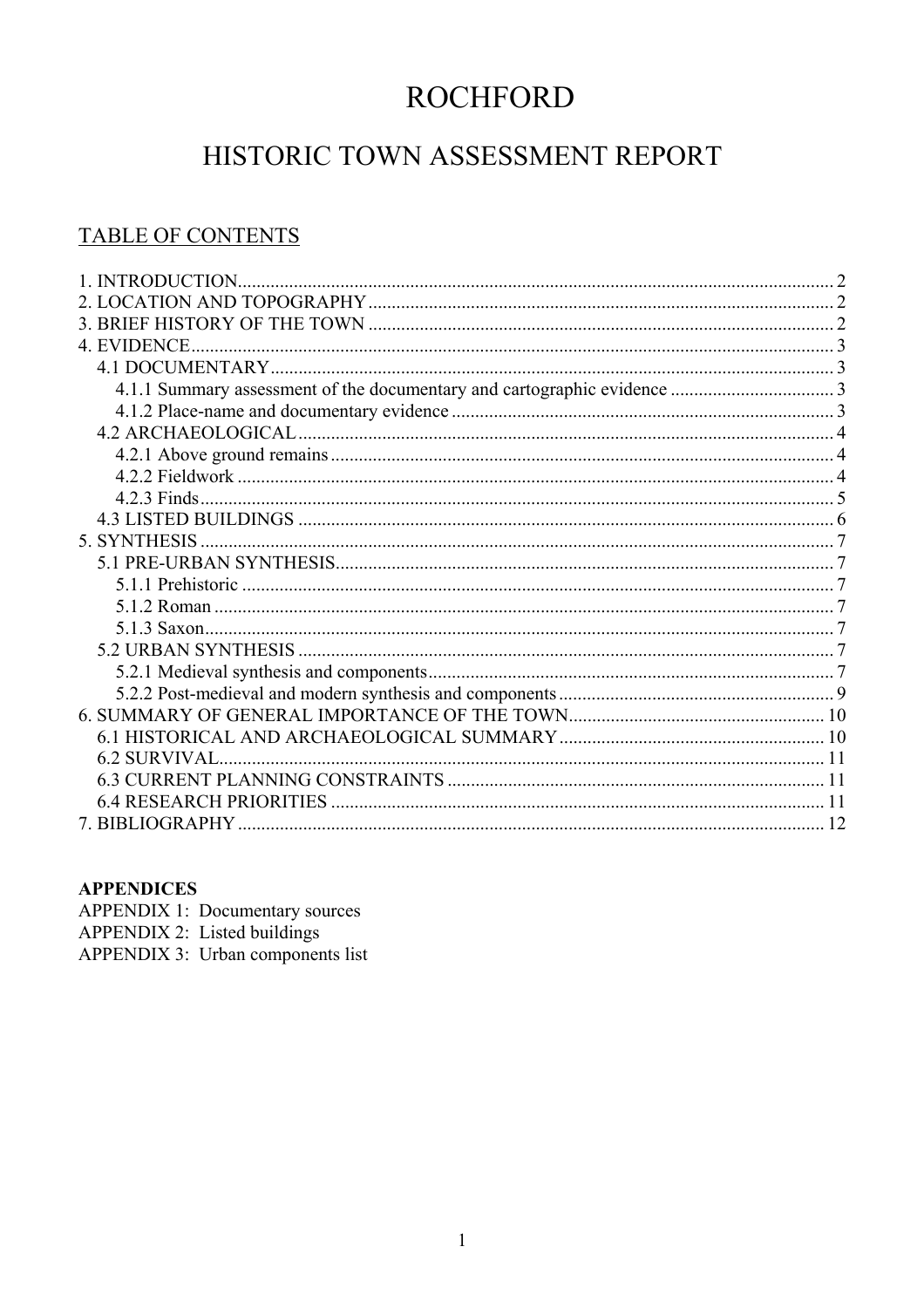# ROCHFORD

# HISTORIC TOWN ASSESSMENT REPORT

#### <span id="page-2-0"></span>**1. INTRODUCTION**

This report is an archaeological and historical assessment of Rochford. It forms part of the Essex Historic Towns Survey. This is an extensive urban survey as defined by English Heritage (1992) of 32 historic settlements in Essex. This project, funded by English Heritage, forms part of a nationwide reassessment of the management of the urban archaeological resource. The project is being carried out by Essex County Council's Planning Department and takes as its basis a survey carried out by the County Council in the early 1980s. This was published as Historic Towns in Essex (Eddy and Petchey 1983) and adopted as Supplementary Planning Guidance by the County and District Councils.

This report has been compiled using a number of sources, including the Essex Sites and Monuments Record (ESMR), the List of Buildings of Architectural and Historical Interest, records held by the County Planning Department's Historic Buildings Section, and various cartographic and documentary records (following an assessment of such records by Dr Chris Thornton of the Victoria County History, Essex). The preparation of this report has involved the addition of information to the ESMR database and the digitising of spatial data onto a Geographic Information System (GIS).

#### <span id="page-2-1"></span>**2. LOCATION AND TOPOGRAPHY**

Rochford (TQ 8765 9050) is sited on the lowest crossing-point of the River Roach, about 1 mile to the west of the head of the Roach estuary. It is in an area of complex glacial and post-glacial subsoils, overlying London Clay and Claygate Beds. The town itself is sited on a ridge of sand and fine gravel. A feature of the local geology is the number of silted-up watercourses that run through it. Some are peri-glacial in origin, some possibly Roman and a few appear to have begun to fill up in the medieval period. These are thought to reflect continuing changes in the course of the River Roach and its tributaries. Rochford is the market town for the area, which is dominated by agriculture and marshland. The Roach is navigable (with local knowledge) to within a mile of the town, however Rochford never functioned as a port. The Market stands at 11m OD.

#### <span id="page-2-2"></span>**3. BRIEF HISTORY OF THE TOWN**

There is some evidence that there was a Roman settlement in the vicinity of the town, probably centred under the hospital. There is nothing however to suggest an urban element to the settlement. There is no archaeological evidence for Saxon settlement at Rochford, apart from an unverified report of Saxon graves (Pollitt, 1953). The Domesday book however records a small village and manor at Rochford at the end of the Saxon and beginning of the medieval period.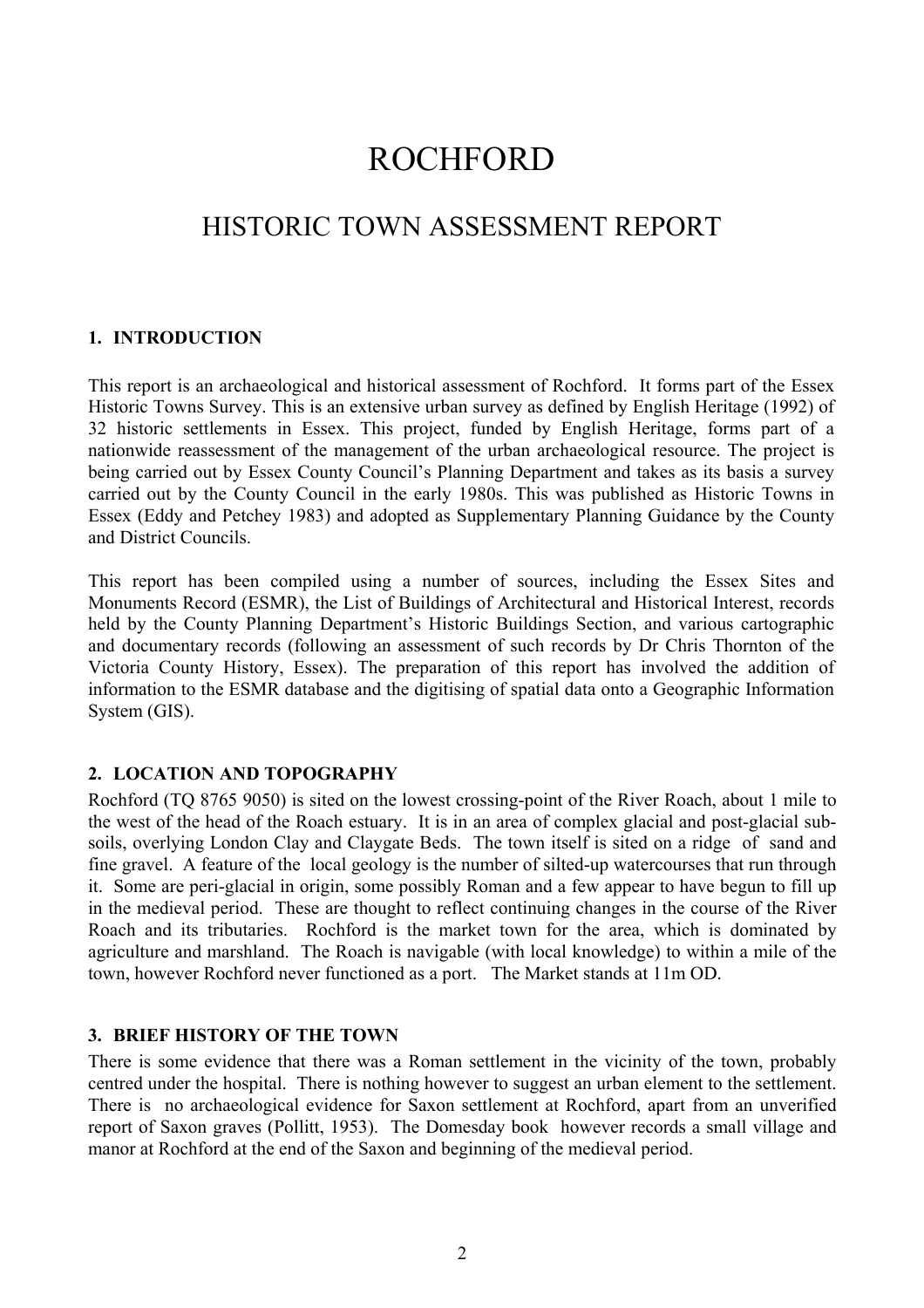The Parish Church of St Andrew lies about three-quarters of a mile to the west of the town, beside Rochford Hall, which was the manorial centre. It is possible that the Domesday Rochford was centred on the church and the manor. Rochford received a market charter and fair in 1257, and its development as a town probably began at this point. It is possible that it moved from the church/hall complex to its present location at this date also.

The original medieval market-place is thought to have consisted of the area of Horner's Corner and the current rectangular market-place on the north-eastern end of West Street. Horner's Corner was infilled in the fifteenth century and the eastern end of the rectangular market place had been infilled by the post-medieval period. The southern side of Market Square is formed by a series of short plots backed by Back Lane. These plots continue as the southern side of West Street and may be contemporary with the rectangular market place. There was medieval 'ribbon development' along South Street to the bridge over the Roach. Excavation on East Street revealed a substantial watercourse which would have cut the road, and it is possible that stream limited the development of the town eastwards. The association of the fifteenth century Lawless Court (held by the lord of the manor) with King's Hill on East Street suggests that this site formed an early meeting-place.

The historic town plan appears to have expanded little in the post-medieval period, although internal rebuilding and infilling took place and there is a possibility that parts of East Street may be a later addition. Rochford Hospital is an outstanding example of the International Modern Movement architectural style.

#### <span id="page-3-0"></span>**4. EVIDENCE**

#### <span id="page-3-1"></span>4.1 DOCUMENTARY

#### <span id="page-3-2"></span>*4.1.1 Summary assessment of the documentary and cartographic evidence*

by Chris Thornton (Victoria County History)

The source material for this town appears to be quite limited and purely manorial in origin. The main medieval sources are fragmentary series of account rolls, for the late thirteenth, fourteenth and fifteenth centuries. A large collection of later manorial documents survives for Rochford Hall from 1615 to 1932. The ERO has what appears to be an average-sized collection of deeds. Surviving map sources are very late in date, though the first of 1796 does include the town. Among secondary sources see: L.R. Cryer, *A history of Rochford* (1978) and P. Benton, *The History of Rochford Hundred* (1867).

#### <span id="page-3-3"></span>*4.1.2 Place-name and documentary evidence*

The early form of the place-name (1086), *Rochefort,* shows French influence, possibly meaning 'ford of the hunting-dog' (Reaney, 1935). The River Roach derives its name from Rochford, originally it was known as Wallfleet.

The Domesday Book records Rochford in 1066 and 1086, showing it to be a very small manorial village.

*Land of Swein of Essex Hundred of Rochford Alfred holds Rochford from Swein, which 1 free man held before 1066 as a manor, for 2*½*hides. Always 5 villagers. Then 4 smallholders, now 12; then 2 slaves, now 3. Then 2 ploughs in lordship, now 3. Then 3 men's ploughs, now 4. 1 free man holds 30 acres and they also lie in (the lands of) this manor.*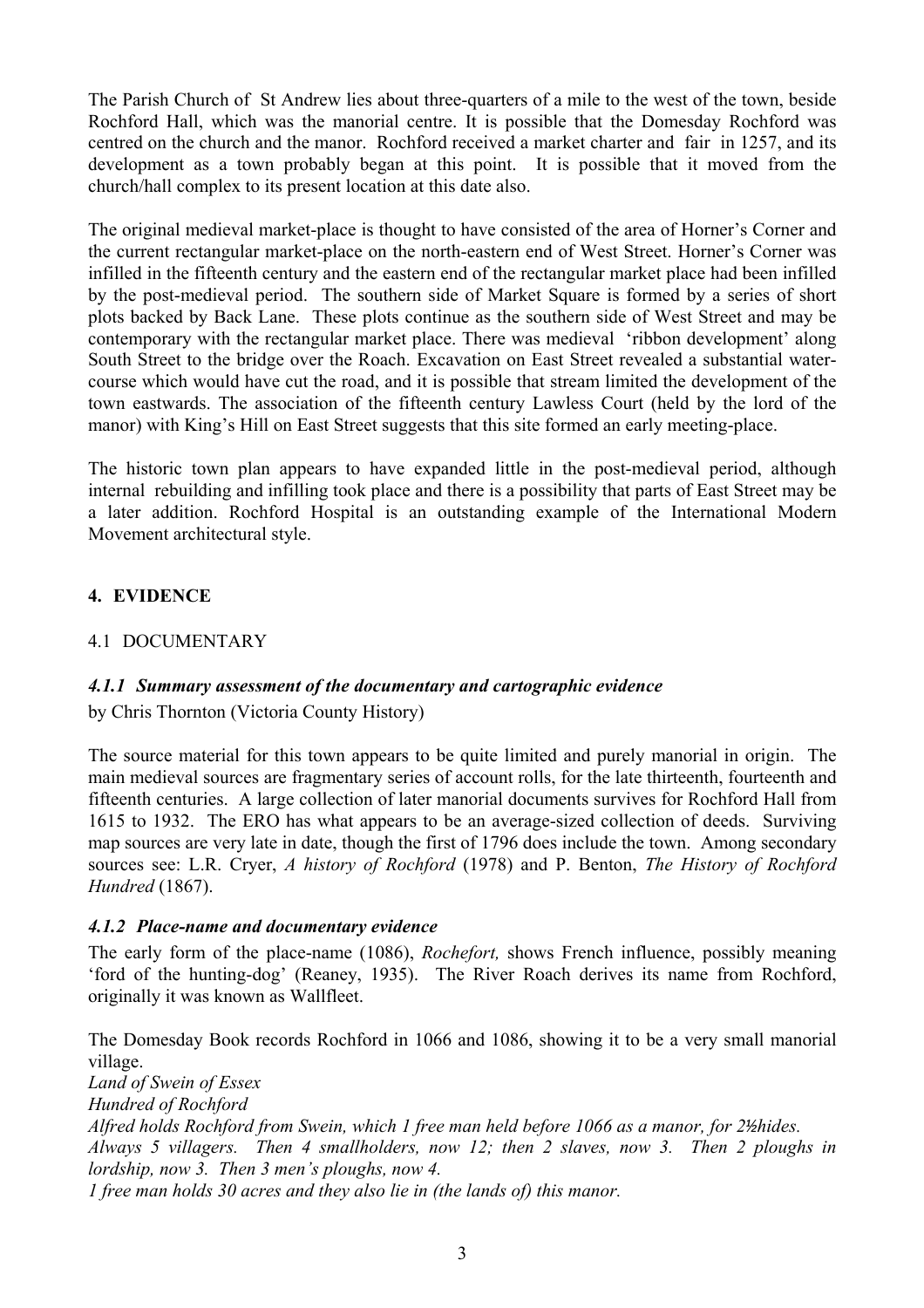*Meadow, 2 acres; woodland, 20 pigs; 1 mill. Then 1 cob, 8 pigs and 11 sheep; now 3 cobs, 2 foals, 10 cattle, 21 pigs, 160 sheep and 23 sheep. Value then 100s; now £7.*

The town received its market charter and a fair in 1257, but its inhabitants were never granted free tenure.

#### <span id="page-4-3"></span><span id="page-4-0"></span>4.2 ARCHAEOLOGICAL

#### <span id="page-4-1"></span>*4.2.1 Above ground remains*

The above ground archaeological remains at Rochford consist of the Hall, the Church and the built environment, which includes 70 Listed Buildings and the medieval street-pattern.

#### <span id="page-4-2"></span>*4.2.2 Fieldwork*

There have been a number of small excavations and trial-trenches in Rochford, as well as some watching-briefs. Unfortunately the excavations, with the exception of those at Market Square and East Street, remain unpublished. There has also been a photographic and architectural survey of Rochford Hospital.

| <b>ESMR</b> | <b>SITE</b>                              | <b>ARCHIVE LOCATION</b> | <b>PUBLICATION</b>                                  |
|-------------|------------------------------------------|-------------------------|-----------------------------------------------------|
| 13591,      | Rochford Hall, Barns                     | Not known               | Andrews, D.D. "Excavs. in Essex" Essex Archaeol.    |
| 16321-2     | (RF8)                                    |                         | <i>Hist.</i> 18, 1987                               |
| 13591,      | Rochford Hall, Golf   Finds: Montrose Rd |                         | Andrews, D.D. "Excavs. in Essex 1985"<br>Essex      |
| 16321-2     | Club (RF7)                               |                         | Archaeol. Hist. 1986, 17, p.162; Andrews, D.D.      |
|             |                                          |                         | "Excavs. in Essex, 1986" Essex Archaeol. Hist. 18,  |
|             |                                          |                         | 1987, p.108                                         |
| 14688       | Millview<br>Meadows                      | Archive: Bocking Place; | Kenny, D. "Millview Meadows, Rochford", ECC Int.    |
|             | (RF11)                                   | Finds: Montrose Rd.     | Rep., ESMR                                          |
| 16354       | Weir Pond Rd, Doe's                      | Archive: ESMR; Finds:   | Andrews, D.D. 1984 "W/B at Doe's site, Weir Pond    |
|             | site $(RF1)$                             | None                    | Rd." ECC Int. Rep., ESMR                            |
| 16361       | South<br>17<br><b>St</b>                 | Finds: Montrose Rd &    | Priddy, D. "Excavs. in Essex" Essex Archaeol. Hist. |
|             | (RF2/RSS83)                              | Civic Suite, Rayleigh;  | 16, 1983-4, p.132; Isserlin, R., Essex Archaeol.    |
|             |                                          | Archive: Bocking Place  | <i>Hist.</i> , forthcoming.                         |
| 16370       | 26-28 Market Square                      | Archive: County Hall;   | Eddy, M.R. "Excavs. in the med. town of Rochford    |
|             | (RF3/ROC 78)                             | Finds: Montrose Rd.     | 1978 & 1979" Essex Archaeol. Hist. 16 1984-5, 7-22  |
| 16371-3     | East St (RF4/ROC79)                      | Archive: County Hall;   | Eddy, M.R. "Excavs. in the med. town of Rochford    |
|             |                                          | Finds: Montrose Rd.     | 1978 & 1979" Essex Archaeol. Hist. 16 1984-5, 7-22  |
| 16375       | Back<br>Lane                             | Finds: Montrose Rd. ;   | Eddy, M.R. "Excavs. in the med. town of Rochford    |
|             | (RF5/ROC79BL)                            | Archive: ESMR           | 1978 & 1979" Essex Archaeol. Hist. 16 1984-5, 7-22  |
| 16376       | <b>St</b><br>West                        | Finds: Montrose Rd      | Eddy, M.R. "Excavs. in the med. town of Rochford    |
|             | (ROC79WS/RF6)                            |                         | 1978 & 1979" Essex Archaeol. Hist. 16 1984-5, 7-22  |
| 16377       | <b>Back Lane</b>                         | Archive: ESMR; Finds:   | Clarke, C.P., ECC Int. Rep., ESMR                   |
|             |                                          | None                    |                                                     |
| 16378       | Hotel site, Back Lane                    | Archive: ESMR; Finds:   | Andrews, D.D., ECC Int. Rep., ESMR                  |
|             |                                          | None                    |                                                     |
| 16379       | Horners Corner, North                    | Finds: Montrose Rd      | Med. Arch. 31, 1987, p.124, ed. Youngs, Clark &     |
|             | St/East St (RF9)                         |                         | Barry, "Horner's Corner" (note)                     |
| 16380       | 22 East St (RF10)                        | Archive: ESMR; Finds:   | Andrews, D.D. "22, East St, Rochford", ECC Int.     |
|             |                                          | None                    | Rep., ESMR                                          |
| 16381       | 77. West Street                          | Finds:<br>Discarded;    | "Note on W/B to 77 West Street, Rochford", ECC Int. |
|             |                                          | Archive: ESMR           | Rep., ESMR                                          |
| 16382       | 19, South Street                         | Finds:<br>Discarded;    | Jecock, M. "19, South St, Rochford" ECC Int. Rep.,  |

**Table 1: Archive and publication records** (ESMR = Essex Sites and Monuments Record)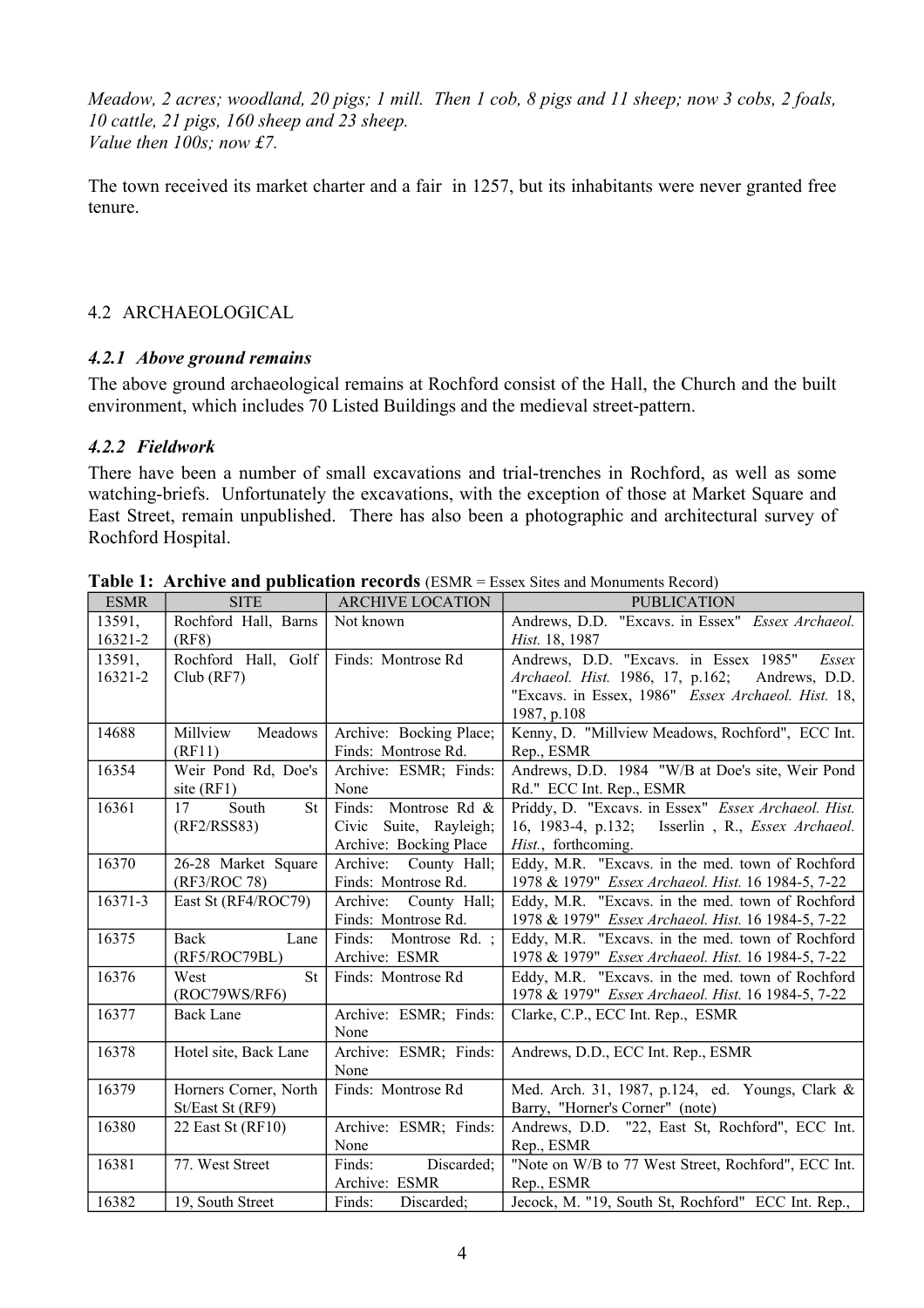|       |                   | Archive: ESMR         | <b>ESMR</b>                                          |
|-------|-------------------|-----------------------|------------------------------------------------------|
| 16383 | 19, East Street   | Finds: None; Archive: | Gould, S. "19, East Street, Rochford" ECC Int. Rep., |
|       |                   | <b>ESMR</b>           | <b>ESMR</b>                                          |
| 15012 | Rochford Hospital | Archive: ESMR         | Cooper-Reade, H. 1996 "Report on the recording of    |
|       |                   |                       | Daly's House and adj. buildings, Rochford Hospital,  |
|       |                   |                       | Southend"                                            |
| 15012 | Rochford Hospital | Archive: ESMR         | Cooper-Reade, H.<br>1996, "Report on Rochford        |
|       |                   |                       | Hospital, Southend"                                  |

#### *4.2.3 Finds*

**Saxon finds** by Sue Tyler (Essex County Council Archaeological Advisory Group) Burials of a Saxon type are said to have been observed by workmen within the town, but no gravegoods were remembered (Pollitt, 1953).

**Medieval and post-medieval pottery** by Helen Walker (Essex County Council Field Archaeology Group)

Pottery has been recovered from a number of sites within Rochford, however the ceramics from the excavations at Rochford Hall and Horners Corners still need to be assessed with a view to publication. Rochford's proximity to the coast and the River Thames (and hence London) is reflected in the pottery forms recovered, which include the Kingston ware bowl and post-medieval imports found at 17 South Street.

#### *Medieval pottery*

Most of the pottery from *17 South Street (Walker forthcoming)* dates from the mid-thirteenth to late-fourteenth century. Mill Green-type fabric is common throughout and may have a Mill Green or Rayleigh provenance. There are also very small amounts of London-type ware and Surrey white wares. The Surrey white ware comprises a sherd of Cheam ware and the rim of a Kingston-type ware bowl, which is uncommon, as finds of this ware in Essex are usually restricted to glazed jugs.

Medieval pottery was excavated from sites at the *Market Square*, *East Street and West Street (Eddy 1984/5, 16-18*), comprising shell-tempered wares, possible Saxo-Norman wares, and several glazed fabrics, some with slipped decoration. Late medieval pottery comprises ?sandy orange ware, early post-medieval red earthenware, a manganese-glazed buff ware, Surrey white ware types and Raeren stoneware.

A site at *Horners Corner*, at the junction of North Street and East Street (*RF9* unpublished) produced thirteenth to fourteenth century pottery probably associated with the market place. *Rochford Hall (RF7)* another unpublished site, produced twelfth to fifteenth century pottery including a group of twelfth to thirteenth century cooking pots.

#### *Post-medieval pottery*

Two small post-medieval groups were excavated at *17 South Street (Walker forthcoming*). The first belongs to the sixteenth century and comprises part of a post-medieval red earthenware drinking vessel with a very dark green glaze, a post-medieval red earthenware glazed bowl or jar rim with a thumbed, applied cordon, and part of a Raeren stoneware squat bulbous drinking jug. The second group dates from the later sixteenth to seventeenth centuries and includes a number of imports, comprising part of a Frechen stoneware jug or bellarmine, showing a single portrait medallion, an Anglo/Netherlands tin-glazed earthenware bowl rim and a sherd of North Italian marbled slipware. Local post-medieval red earthenware, however, still makes up the largest component of the group. Classified as unstratified, but probably from this second pit is a partially complete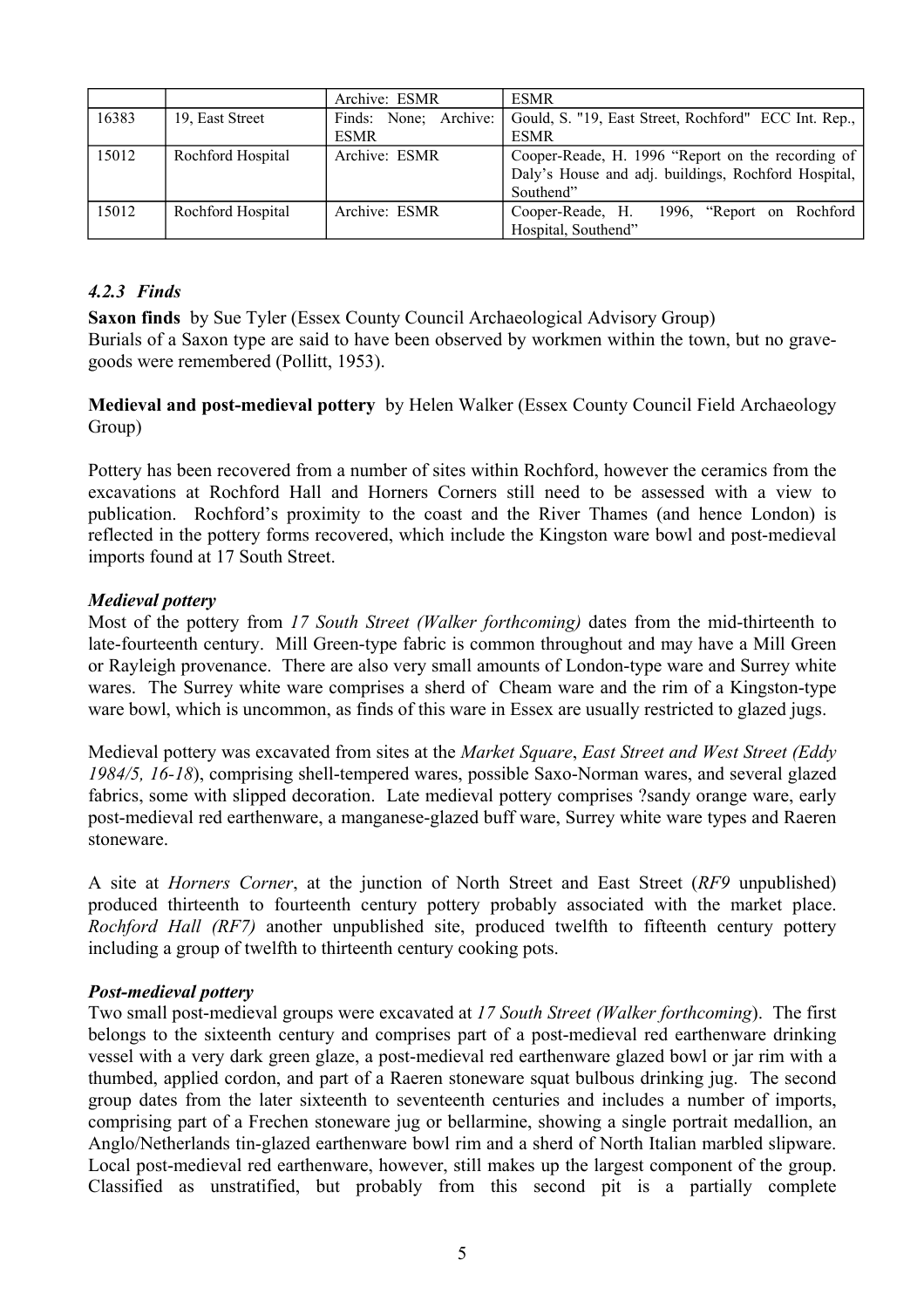Anglo/Netherlands tin-glazed earthenware polychrome painted jug. A site to the *rear of 19 South Street (Jecock ECC internal report)* produced a single seventeenth century sherd.

Post-medieval pottery dating from *c.*1575 to *c*.1800 was found at Eddy's *Market Square, East Street and West Street* excavations and includes post-medieval red earthenware, some of which may be from potteries at Stock, along with sherds of ?Frechen stoneware, ?Staffordshire-type slipware and English tin-glazed earthenware. The site at *Horners Corner* also produced a complete sixteenth century post-medieval red earthenware cistern.

#### <span id="page-6-0"></span>4.3 LISTED BUILDINGS

in consultation with Anne Holden and Dave Stenning (Listed Buildings)

The schedule of listed buildings provided in this report is derived from the List of Buildings of Special Architectural and Historical Interest. This List has been compiled over many years through the work of many inspectors and, as a result, the reliability of the List varies from District to District. Time was extremely limited and very few interiors were looked at, or even the rear wings of buildings. Where further research has been carried out on individual buildings, this has often shown the limitations of the List descriptions. The List for Rochford was originally compiled in 1988 and it has been possible to supplement the information provided in the List through the knowledge and records of the County Historic Buildings and Design Section.

There are 70 buildings or objects listed as being of special architectural or historical importance. One is Listed as Grade I, 2 as Grade II\* and the remainder are Grade II.

| <b>CENTURY</b> | <b>NUMBER</b>  |
|----------------|----------------|
| 13             |                |
| 14             |                |
| 15             |                |
| 16             |                |
| 17             | $\overline{2}$ |
| 18             | 42             |
| 19             | 16             |
| 20             |                |

#### **Table 2: Listed Buildings by century of origin**

The twentieth century group includes three buildings belonging to Rochford Hospital. The Hall is twelfth century in origin, although most of the standing remains are sixteenth century, and the Church is fourteenth century in date. However these dates are based on those on the Listings and it is now known that the nineteenth century butcher's shop at Horner's Corner incorporates two fifteenth/sixteenth century structures in its framework; it is therefore probable that other buildings attributed a post-medieval date may incorporate earlier structures.

Approximately half of the buildings are of brick construction. The remainder are timber-framed and either plastered or weather-boarded. Some also have brick facades. There are a number of buildings of particular architectural interest. These include Rochford Hall, the hall house at 17 South Street, King's Hill House and Rochford Hospital.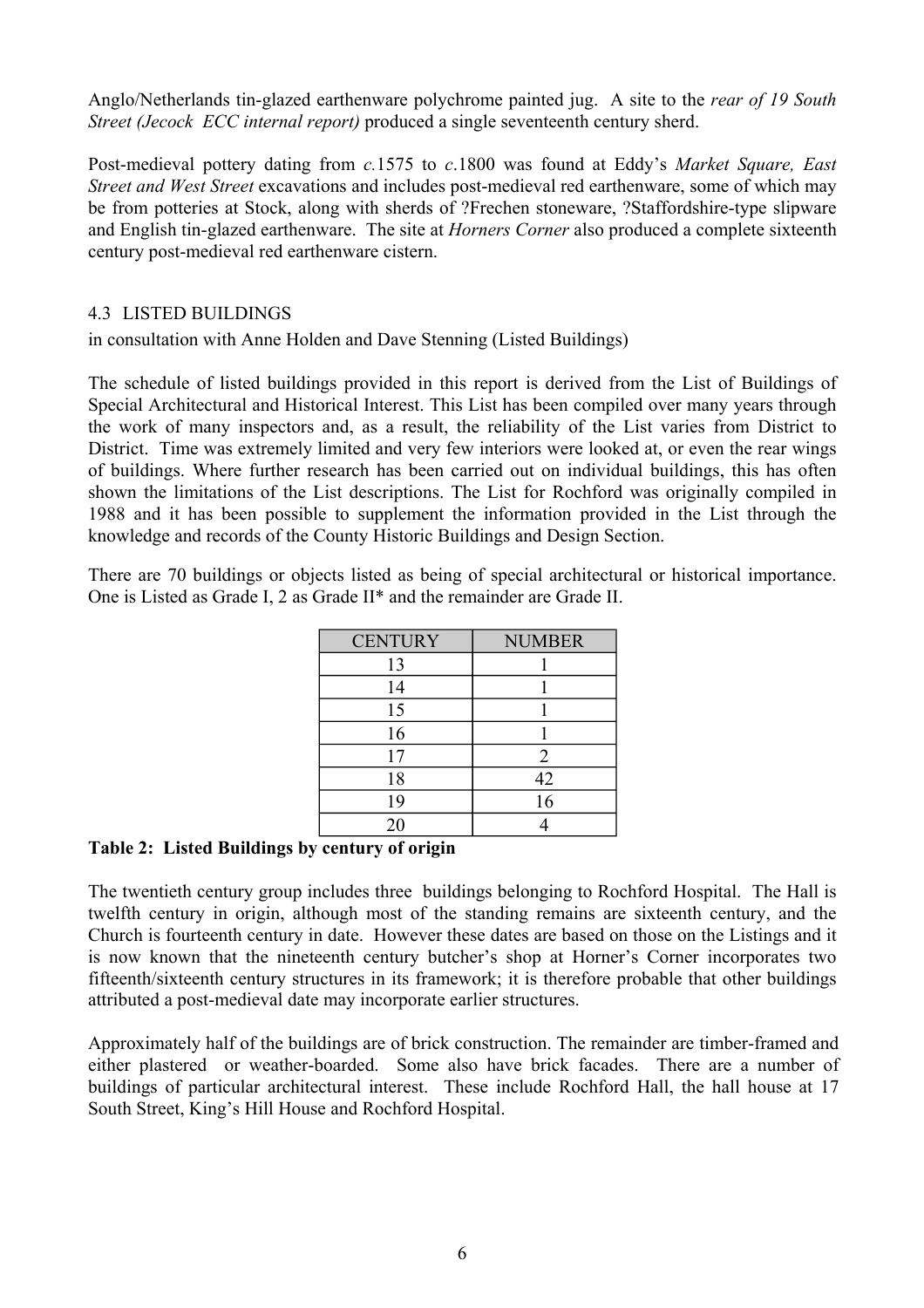#### <span id="page-7-0"></span>**5. SYNTHESIS**

#### <span id="page-7-1"></span>5.1 PRE-URBAN SYNTHESIS

#### <span id="page-7-2"></span>*5.1.1 Prehistoric*

There is little evidence of prehistoric settlement in the immediate vicinity of the town.

#### <span id="page-7-3"></span>*5.1.2 Roman*

There is a course of re-used Roman tile in the NW wall of the Hall, and a Roman coin has been found between the Hall and the town. Excavation at East Street revealed a gravel spread of secondthird century date, and the presence of substantial tile fragments suggests a large Roman building in the vicinity. Local sources recall a major Roman building being destroyed during the construction of the Hospital. There is no suggestion that the Roman activity at Rochford was urban in nature.

#### <span id="page-7-4"></span>*5.1.3 Saxon*

The Domesday book demonstrates the presence of a small village and manor at the end of the Saxon period, howevert there is no archaeological evidence has yet been found for the Saxon settlement.

#### <span id="page-7-5"></span>5.2 URBAN SYNTHESIS

#### <span id="page-7-6"></span>*5.2.1 Medieval synthesis and components*

The Domesday book records a small village and manor at Rochford at the beginning of the medieval period. The Parish Church and Rochford Hall (which was the manorial centre) lie about three-quarters of a mile to the west of the town. It is possible that the Domesday Rochford was centred on the church and the manor.

Rochford received a market charter and fair in 1257, and its development as a town probably began at this point. It is possible that it moved from the church/hall complex to its present location at this date also. The town plan is roughly that of a cross-roads formed by North, South, East and West Street, with the market-place to the immediate north of the road junction.

The medieval urban components are:-

#### *Built-up area* (TQ 8764 9048)

The street-pattern is based on a cross-roads formed by North, South, East and West Street. North Street and East Street are linked by Weir Pond Road and Old Ship Lane. The southern side, West Street is formed by a series of short plots backed by Back Lane. The market place lay immediately to the north of the cross-road junction. In the fifteenth century the area of the market place now known as Horner's Corner was infilled by a succession of temporary structures. There was also medieval 'ribbon development' along South Street to the bridge over the Roach. Excavation at No. 17 (ESMR 16361), during the restoration of the hall house, showed that the house was built over a boundary ditch, which ran parallel to the street frontage. This ditch was dated to the thirteenth century, and had been filled in and the hall-house built over it. The excavation suggested that the house was built *c.*1280 (on the basis of a coin found in the central hearth), however the building evidence, particularly the herring-bone bracing, suggests a date of *c.*1350. Of course it is possible that the coin had been in circulation for some time before its loss.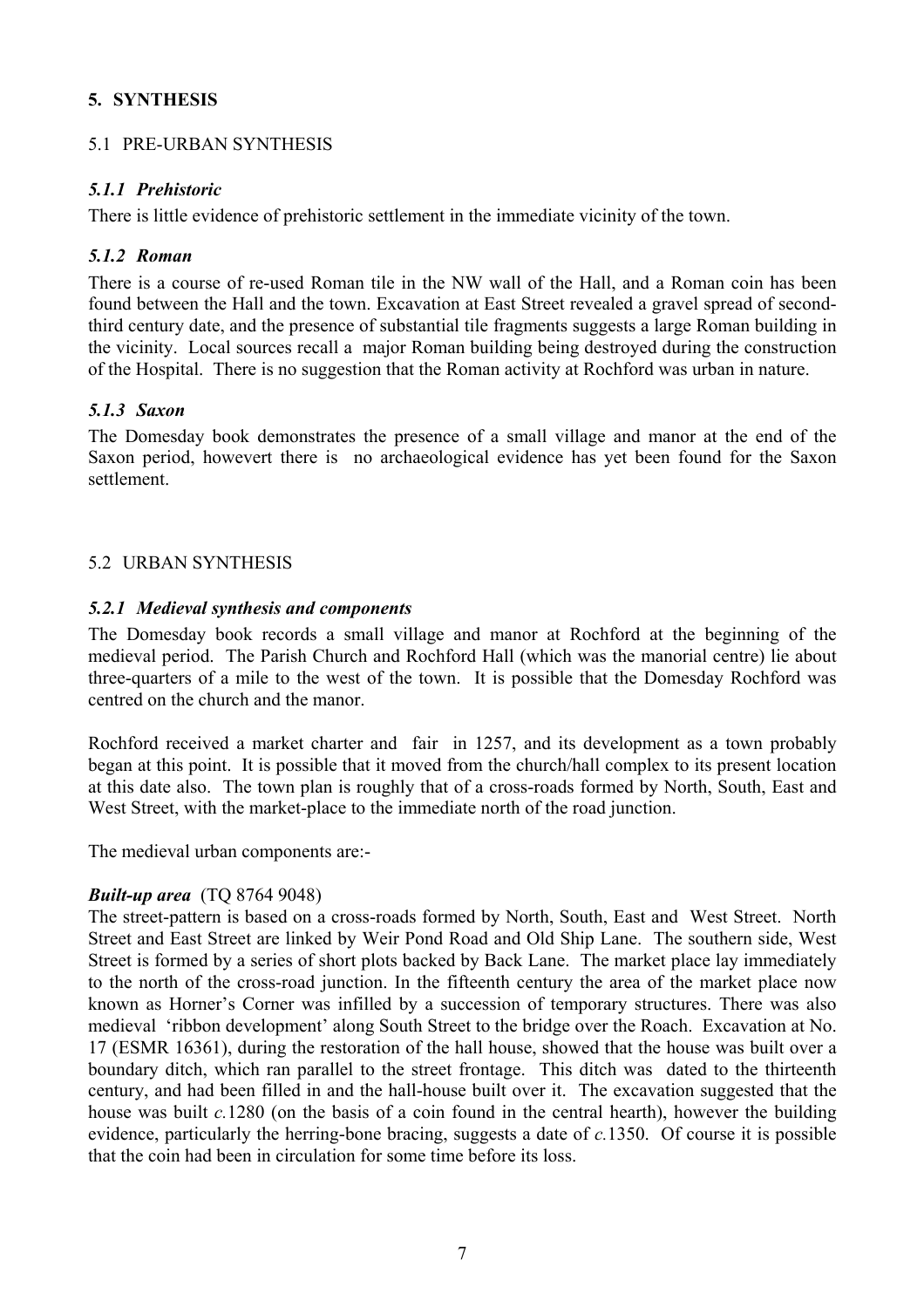An excavation at East Street (ESMR 16371-3) revealed a substantial water-course (2m wide by 2m deep) that ran east-west across the site. The portion close to the road was deliberately re-cut during the medieval period. The excavator (Eddy, 1984-5) suggests that if the water-course continued on its alignment it would have cut East Street, and that the road must be a relatively late addition to the town plan, probably eighteenth century, but pre-dating 1777. However it is possible that it was simply crossed by a bridge.

Excavation at 26/28 Market Square (Eddy, 1984-5) found a possible tenement plot, 3 rods wide set at right-angles to the market place, and there is some suggestion that the tenement plot was in turn subdivided by a wooden fence into two 1½ rod plots. A brick-silled building dating to *c.*1450- 1550, which contained at least three ovens was also excavated on this site.

#### *Market-place* (TQ 8764 9052)

The original medieval market-place is thought to have consisted of the area of Horner's Corner (bounded by East Street, North Street, South Street and Old Ship Lane) and the current rectangular market-place on the north-eastern end of West Street. Horner's Corner and the eastern end of the rectangular market place have been infilled.

Limited excavation within the buildings on Horner's Corner (ESMR 16379) revealed gravel surfaces dated to the thirteenth to fourteenth century, which probably represents the original market-place surface. In the fifteenth century buildings were erected on the site, and in some cases there were as many as six superimposed floor levels within a time-span of about a hundred years. The current building on this site, a nineteenth century butcher's shop, incorporates two fifteenth/sixteenth century timber-framed buildings into its structure. The results, albeit on a limited scale, represent a classic market-place infill pattern, with a series of relatively impermanent buildings replaced by more substantial structures.

The eastern end of the rectangular market-place, facing on to North Street, has also been infilled. In the post-medieval period a Market Hall formed part of this infill, and it is possible that it stood on the site of a medieval predecessor.

#### *The Lawless Court* (TQ 8774 9061)

The Lawless Court, a court leet for the Honour of Rayleigh, whose late survival and peculiar customs attracted antiquarian interest, was transferred from Rayleigh to Rochford in the fifteenth century. It was held at King's Hill, East Street, in the open air, from midnight to cock-crow on the 1st Wednesday after Michelmas, proceedings were conducted in a conspiratorial whisper. King's Hill house is dated to *c.*1300 or earlier, with later additions and alterations. The Whispering or Lawless Court Post which stands in the garden was originally erected at King's Hill, Rayleigh (1216-72), and moved to Rochford with the court proceedings in the fifteenth century. Until the nineteenth century access to King's Hill was via Old Ship Lane. It is not at all clear what this early building is doing at this site, it is isolated from the remainder of the town and set back from the road frontage, and one possibility is that it was an early manorial administrative building.

#### *Hall* (TQ 8703 9034)

Rochford Hall was the manorial centre, although the current hall was built by Lord Rich in the sixteenth century. Study of the west tower in 1974 suggests that it could possibly have been built in the twelfth-thirteenth century, lowered later and rebuilt using the old materials. Excavations in 1984-5 confirmed the belief that the sixteenth century hall was on the site of an earlier medieval building. Medievcl pottery of late thirteenth to early fifteenth century date was recovered and features of this date revealed. The medieval building, in its later phase at least, stood within a moated enclosure, located just inside the outline of the present buildings.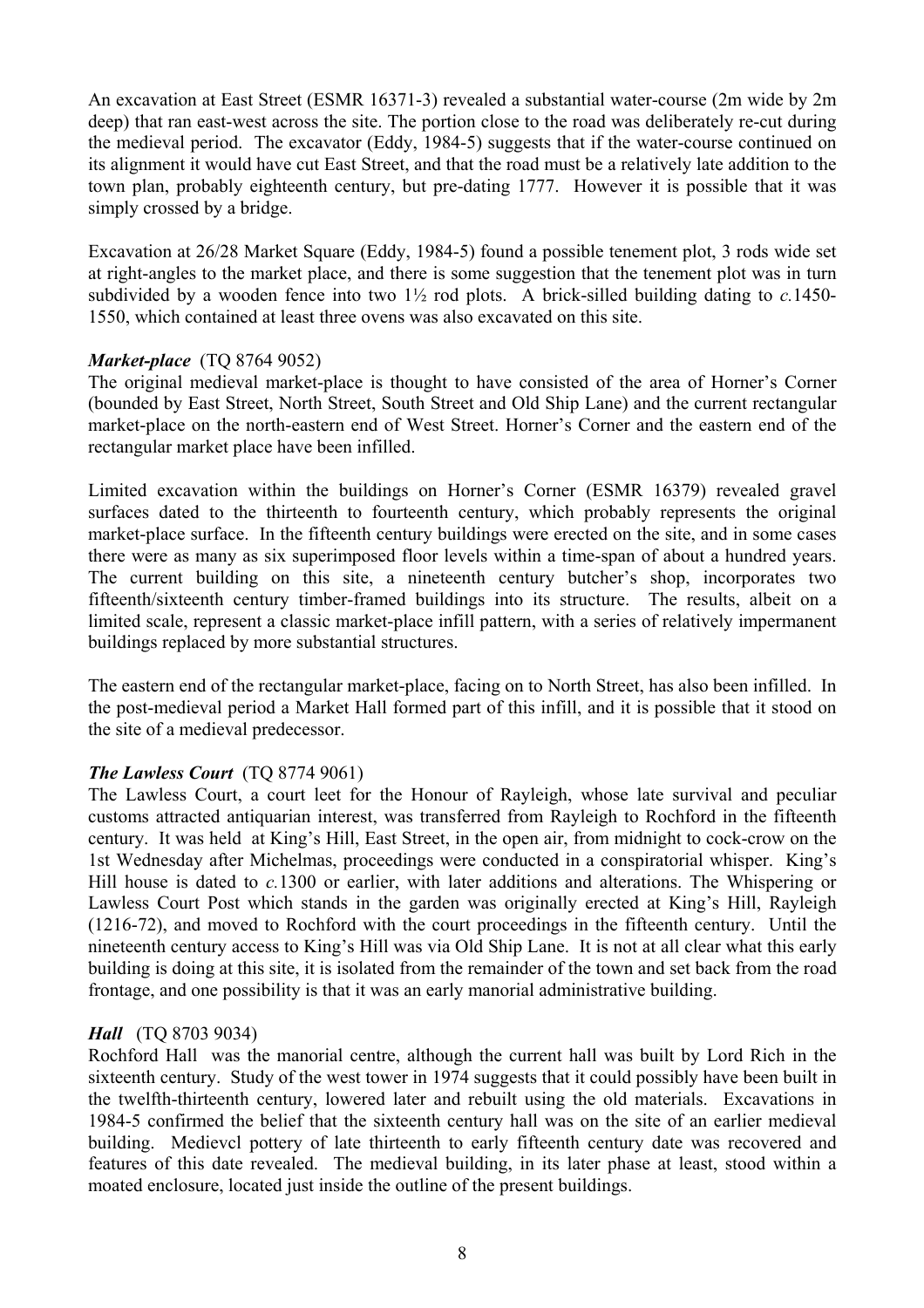#### *Church* (TQ 8718 9029)

The Parish Church of St Andrew lies about three-quarters of a mile to the west of the town, beside Rochford Hall. Its walls are of ragstone rubble with some flint and septaria in the chancel, and the dressings are of Reigate stone and limestone. The east wall of the nave and the north wall to the west of the arcade are thicker than the others and may represent the earliest phase. The north aisle was added in the first half of the fourteenth century (there was possibly also a south aisle). The chancel, arcades, and south aisle were rebuilt in the late fifteenth century, the south porch added and building of the tower stairs begun.

#### <span id="page-9-0"></span>*5.2.2 Post-medieval and modern synthesis and components*

The basic plan of the historic town appears to have been established by the beginning of the postmedieval period. However building, in the form of ribbon development continued along East Street, West Street and North Street and along Weir Pond Road.

The post-medieval urban components are:-

#### *The built-up area* (TQ 8764 9048)

The street-pattern of the post-medieval town appears to have been the same as that of the medieval town, and building, in the form of ribbon development, continued along East Street, West Street and North Street and along Weir Pond Road. The King's Head Hotel on West Street has a eighteenth or nineteenth century facade on a probable seventeenth century rear. A row of cottages (Nos. 2-8) on Weir Pond Road are also seventeenth or eighteenth century or earlier.The buildings which currently line West Street, North Street and South Street are largely eighteenth or nineteenth century in date.

#### *The market place* (TQ 8760 9052)

By the post-medieval period the market place had reduced in size to roughly that of the current rectangular market. In this market place stood the Market Hall from 1707 to 1861.

#### *The Almshouses* (TQ 8730 9057)

At the western end of Church Street Robert Rich, Lord of Warwick, founded a group of almshouses early in the seventeenth century.

#### *The Church* (TQ 8718 9029)

The church contains post-medieval fixtures and fittings, and has been much restored in that period. In the graveyard is the grave of James Banyard, founder of the 'The Peculiar People' of Essex sect, a grass-roots revivalist movement in the 1850s.

#### *The Hall* (TQ 8703 9034)

Rochford Hall as it stands is sixteenth century in date (*c.*1540-50). It was built by Lord Rich and at the time was one of the largest houses in Essex. The house is of mixed rubble and brick construction, and is plaster covered. Originally it would have had four courtyards with octagonal turrets at all but the south-east corners. The whole of the southern half has been destroyed, and the surviving buildings of the western courtyard have been reduced in height and turned into barns etc. The only part remaining to full height consists of the two wings meeting at the north-east angle. Small-scale excavations in 1984-5 showed that the present hall was originally moated.

Approximately 120m to the south of the road an area of burning and Tudor bricks were noted when some trees were blown over. It is thought that these remains may represent a Tudor brickworks, although it is not known whether this is linked to the building works at the Hall in the 1430's or 1540's, or the church.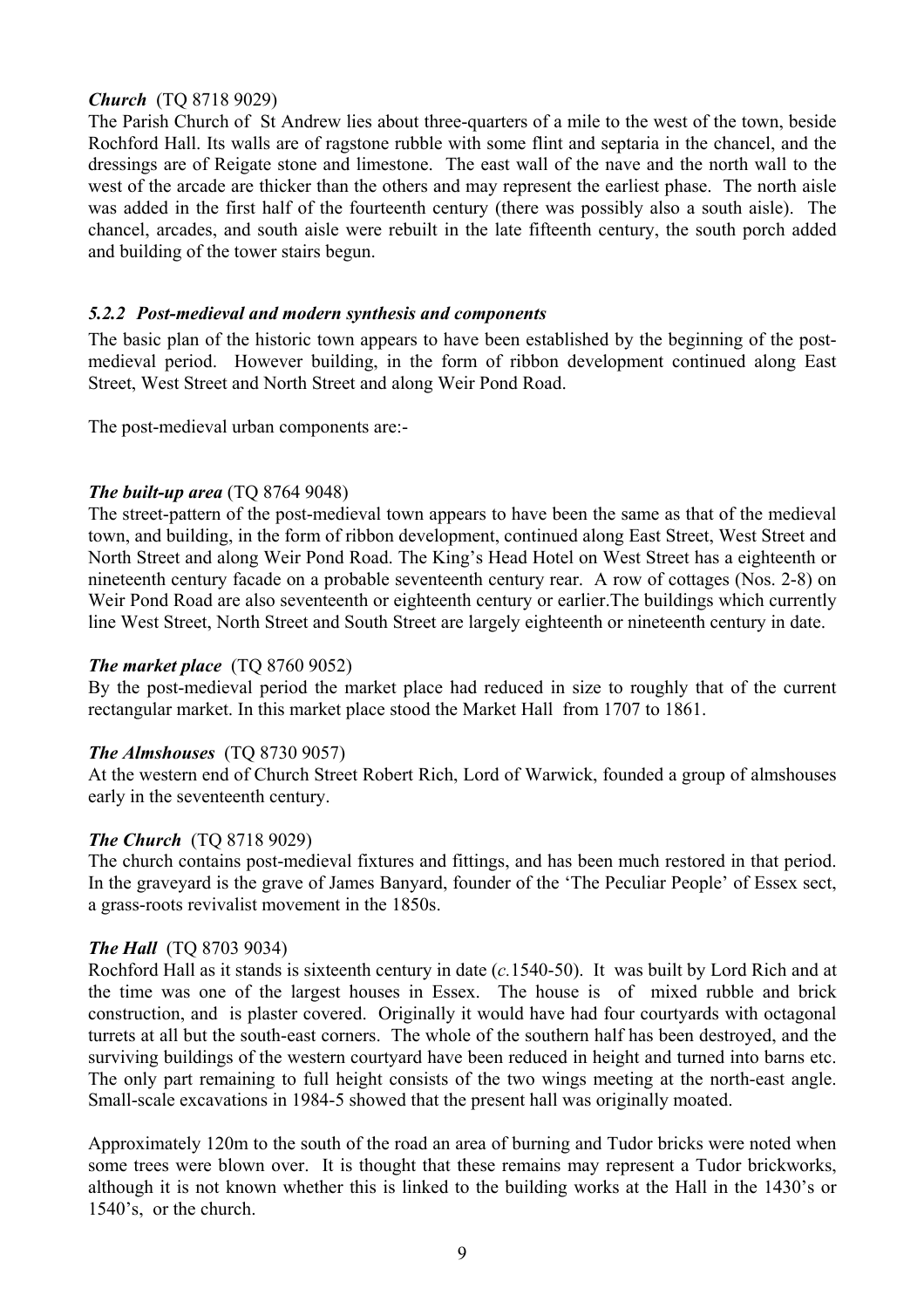#### *The Corn Exchange and Bank* (TQ 8758 9049)

This building was designed by Fred Chancellor in *c*.1866. It is now the Women's Institute Hall.

#### *Rochford Hospital* (TO 8739 9080)

Rochford Hospital is an outstanding example of the International Modern Movement architectural style. It was designed by F.W. Smith in the 1930's and built in the 1940's. The most important buildings are the main hospital block, the isolation block, the nurses' house and the boiler house. The nurse's house has been demolished.

#### *The Court House* (TO 8764 9040)

The Court house was built *c.*1859 or 1869 by Fred Chancellor. It is now the Masonic Hall.

#### *The Workhouse* (TQ 8740 9065)

Rochford Union Workhouse stood on what is now the site of the hospital. It was designed by William Thorold in the style of Sampson Kempthorne's 'square' plans for workhouses and erected in 1837. A chapel and infirmary were added in the mid-nineteenth century. The chapel still exists but the workhouse and infirmary have been demolished.

#### <span id="page-10-0"></span>**6. SUMMARY OF GENERAL IMPORTANCE OF THE TOWN**

#### <span id="page-10-1"></span>6.1 HISTORICAL AND ARCHAEOLOGICAL SUMMARY

Rochford is important as an example of a small medieval/post-medieval market town which still retains much of its historic character. The Hall, church and the hospital are of particular architectural interest.

Rochford is sited on the lowest crossing-point of the River Roach, about 1 mile to the west of the head of the Roach estuary. There is some evidence that there was a Roman settlement in the vicinity of the town, probably centred under the hospital. There is nothing however to suggest an urban element to the settlement. There is no archaeological evidence for Saxon settlement at Rochford, apart from an unverified report of Saxon graves (Pollitt, 1953). The Domesday book however records a small village and manor at Rochford at the end of the Saxon and beginning of the medieval period, and Rochford gave its name to the Hundred.

The Parish Church of St Andrew lies about three-quarters of a mile to the west of the town, beside Rochford Hall, which was the manorial centre. It is possible that the Domesday Rochford was centred on the church and the manor. Rochford received a market charter and fair in 1257, and its development as a town probably began at this point. It is possible that it moved from the church/hall complex to its present location at this date also. The historic town plan appears to have expanded little in the post-medieval period, although internal rebuilding and infilling took place and there is a possibility that parts of East Street maybe a later addition. Rochford Hospital is an outstanding example of the International Modern Movement architectural style and is a building of considerable significance for understanding the development of health care in the twentieth century.

The town retains the appearance of a 'historic town'. The majority of the buildings are eighteenth or nineteenth century in date, notable exceptions being 17 South Street and King's Hill which are medieval. The Hospital, Church and Hall are also visually and historically of interest, although access to the former is limited.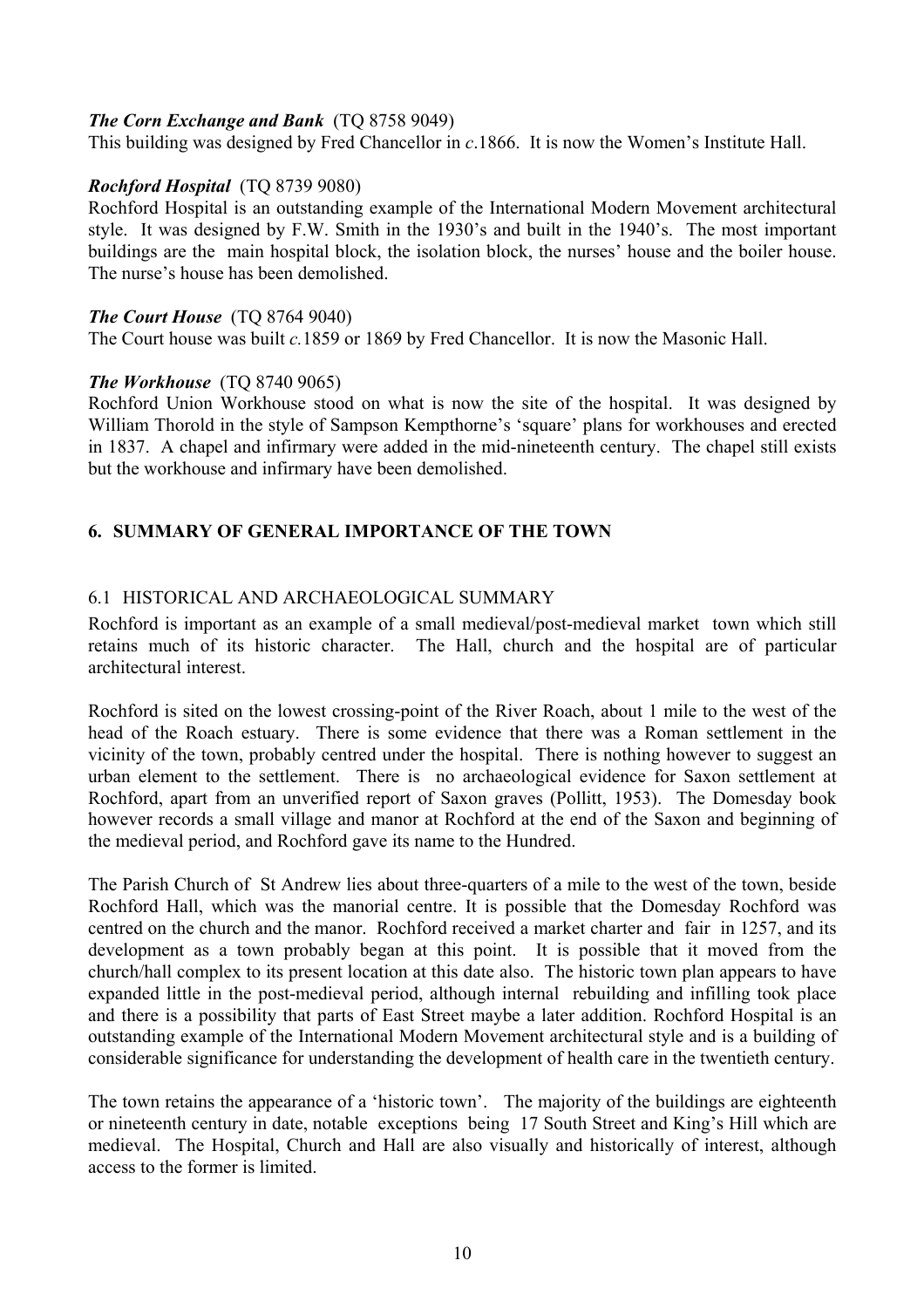#### <span id="page-11-0"></span>6.2 SURVIVAL

There have been 16 excavations, evaluations or watching-briefs in Rochford. The most important of these are the excavations at Market Square and East Street (Eddy, 1984-5), the Horner's Corner site, the Rochford Hall site and 17, South Street; the latter three sites remain unpublished (a draft text has been prepared for 17, South Street). The archaeological deposits average between one and two metres in depth, and are relatively undamaged by recent disturbance. A cellar survey of the historic core by the Rochford Hundred Group established that approximately a fifth of the street frontage has been cellared. Successive phases of building have been found at 17 South Street and Horner's Corner. The moats around the Hall and the area to the south of the town in the Roach valley have high potential for waterlogged deposits. Within the town itself there is the possibility for localised waterlogged deposits in some of the defunct water channels and deeper features such as wells. Soil-conditions are conducive to the preservation of faunal remains and artefacts such as ceramics, building materials and metal.

The documentary source material for Rochford is quite limited and purely manorial in origin, although the Essex Record Office has what appears to be an average-sized collection of deeds.

#### <span id="page-11-1"></span>6.3 CURRENT PLANNING CONSTRAINTS

The uninhabited portion of Rochford Hall is a Scheduled Ancient Monument (SAM 41). The majority of the medieval and post-medieval town lies within the current Conservation Area, with the significant exception of part of Rochford hospital. There are seventy buildings or objects listed as being of special architectural or historical importance, of which one is Listed as Grade I, two as Grade II\* and the remainder are Grade II. Rochford is located within the Metropolitan Green Belt.

#### <span id="page-11-2"></span>6.4 RESEARCH PRIORITIES

The understanding of the development and function of the small medieval and post-medieval town and the testing of theories on social action, economy, politics etc. have been highlighted as an important area of study at the national level (English Heritage, 1997; Ayres in Brown and Glazebrook, forthcoming).

The research priorities for the medieval and post-medieval period are:-

- The records of the unpublished sites should be examined to assess their potential to further our understanding of Rochford.
- The processes of change from the late Saxon settlement and church/hall complex to medieval market town needs to be examined, as do the processes of change associated with the transition from the medieval to post-medieval periods.
- The ceramics recovered during the excavations at Rochford Hall and Horners Corner should be assessed with a view to publication. Because of Rochford's proximity to the coast and the River Thames evidence of imports should be looked for, post-medieval imports have already been found at 17 south Street. Evidence of trade from London should also be looked for as the Kingston ware bowl may have reached Rochford via London and the Thames.
- Rochford offers the opportunity to examine issues of patronage and the nature of the relationship between the owners of Rochford Hall and the town, and in the later periods the relationship between Rochford and Southend.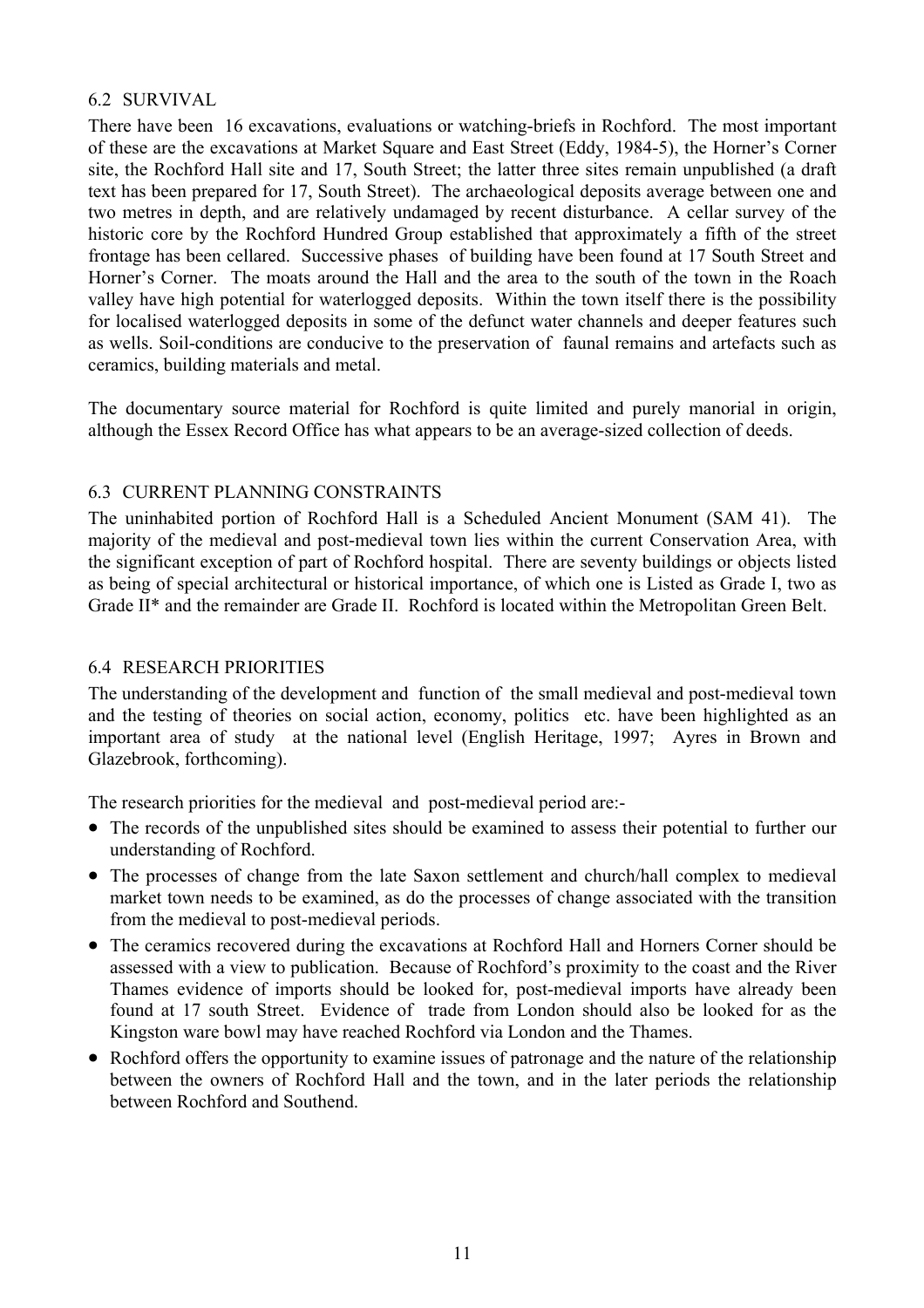### <span id="page-12-0"></span>**7. BIBLIOGRAPHY**

| Benton, P.<br>Brown, N. and          | 1867<br>forthcoming | The History of Rochford Hundred, Rochford<br>Research and Archaeology: A framework for the Eastern Counties,                                       |
|--------------------------------------|---------------------|----------------------------------------------------------------------------------------------------------------------------------------------------|
| Glazebrook, J.<br>(eds.)             |                     | 2 research agenda.                                                                                                                                 |
| Eddy, M.R.                           | 1984-5              | 'Excavations in the medieval town of Rochford, 1978 and 1979',<br>Essex Archaeol. Hist. 16, p.7-22                                                 |
| Eddy, M.R. and 1983<br>Petchey, M.R. |                     | Historic Towns in Essex: An Archaeological Survey of Saxon and<br>Medieval towns, with guidance for their future planning, Essex<br>County Council |
| English Heritage                     | 1992                | Managing the Urban Archaeological Resource, English Heritage<br>limited circulation document                                                       |
| English Heritage                     | 1997                | English Heritage, Archaeology Division: Research Agenda (draft)<br>English Heritage limited circulation document                                   |
| Pollitt, W.                          | 1953                | Southend before the Norman Conquest, 2nd edn., Public Libraries &<br>Museum Comm., Southend, p.45                                                  |
| Reaney, P.H.                         | 1935                | <i>Place-names of Essex, Cambridge, p.196</i>                                                                                                      |
| Rumble, A. (ed.)                     | 1983                | Domesday Book - Essex, Phillimore: Chichester (24.26)                                                                                              |
| Walker, H.,                          | forthcoming         | The medieval and later pottery', in Isserlin, R. M. J., 'Excavations'<br>at 17 South Street, Rochford', Essex Archaeol. Hist., 00                  |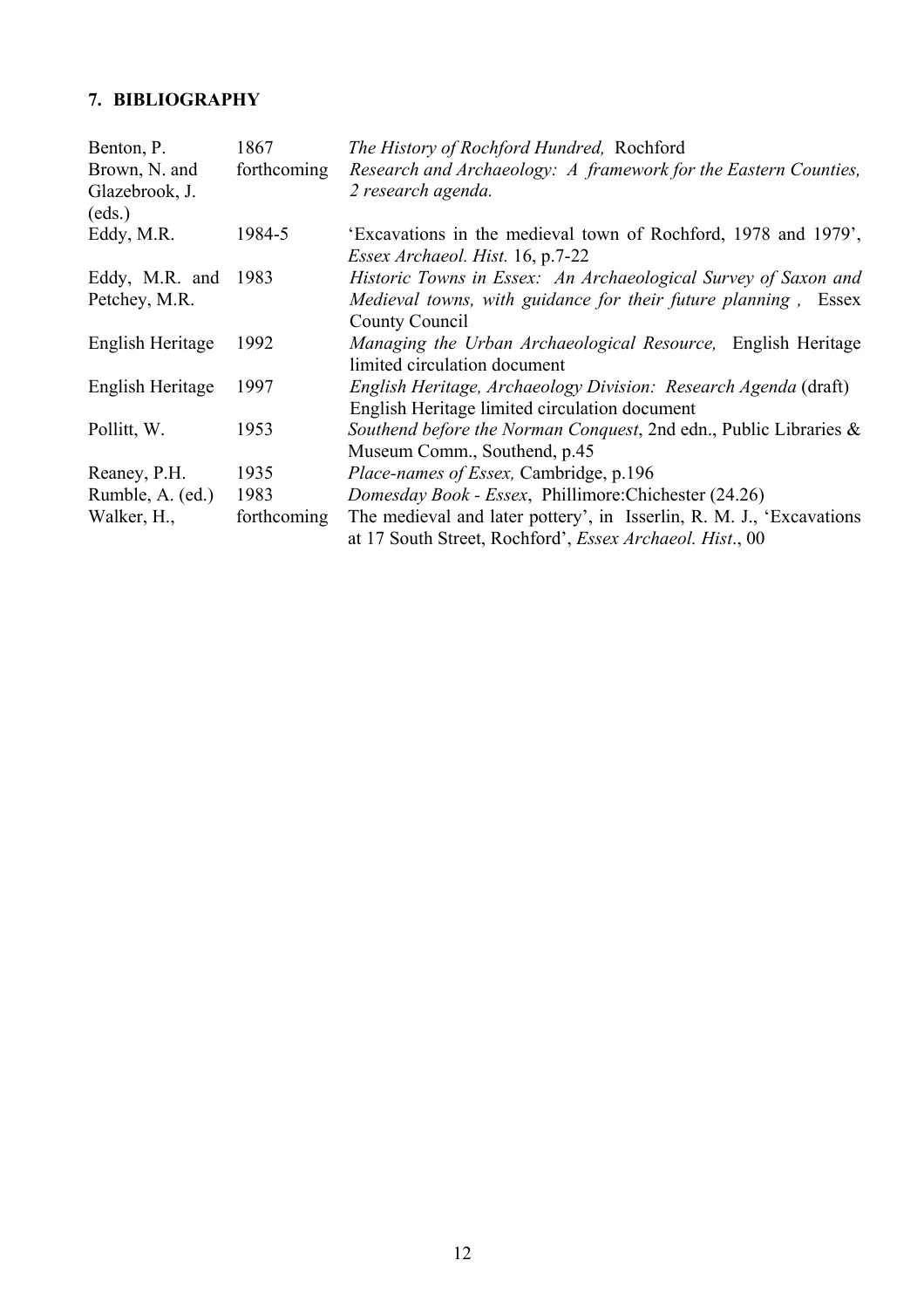## **APPENDICES**

| <b>APPENDIX 1: Documentary sources</b> |  |  |
|----------------------------------------|--|--|
|----------------------------------------|--|--|

| Archive | Classmark       | Number                    | Date                                                      | Description                                                                                                                                         |  |  |
|---------|-----------------|---------------------------|-----------------------------------------------------------|-----------------------------------------------------------------------------------------------------------------------------------------------------|--|--|
| P.R.O.  | SC <sub>6</sub> | 1292/4                    | Edw. I to Hen. VI                                         | Sub-accounts and subsidiary documents incl. manor<br>of Rochford.                                                                                   |  |  |
| P.R.O.  | SC <sub>6</sub> | 1089/7                    | 3-4 Edw. I                                                | Accounts incl. Rochford Hundred, prob. of lands late<br>John de Burgo.                                                                              |  |  |
| P.R.O.  | SC <sub>6</sub> | 840/1-19,21               | 3-5 Edw. I, 17-18<br>Edw. I, 17 Edw.<br>$\rm{II}$         | Bailiff's accounts of lands of John de Burgo.                                                                                                       |  |  |
| P.R.O.  | SC <sub>6</sub> | 1089/16-17                | 6-8 Edw. I                                                | Accounts incl. Rochford Hundred, prob. lands late<br>John de Burgo.                                                                                 |  |  |
| P.R.O.  | SC <sub>6</sub> | 1090/11                   | 7-8 Edw. II                                               | Receiver's accounts incl. Rochford.                                                                                                                 |  |  |
| P.R.O.  | SC6             | 1091/1,5                  | 7-10, 15-16 Edw.<br>Ш                                     | Receiver's accounts incl. Rochford.                                                                                                                 |  |  |
| P.R.O.  | SC <sub>6</sub> | 1090/10                   | 13 Edw. III                                               | Accounts incl. Rochford.                                                                                                                            |  |  |
| P.R.O.  | SC <sub>6</sub> | 1091/12-15                | 25-27 Edw. III                                            | Receiver's accounts 25-27 Edw. III                                                                                                                  |  |  |
| P.R.O.  | $SC^{\wedge}$   | $846/5 - 6$               | 46-48 Edw. III                                            | Bailiff's accounts incl. Rochford.                                                                                                                  |  |  |
| P.R.O.  | SC <sub>2</sub> | 173/62                    | 48-50 Edw. III                                            | Hundred courts including Doggetts in Rochford.                                                                                                      |  |  |
| B.L.    | Add. Ch.        | 15865                     | 1426                                                      | Arrears of bailiffs of the manor.                                                                                                                   |  |  |
| B.L.    | Eg.             | Roll 8347                 | 1430-1433<br>Account roll for repairs to the manor-house. |                                                                                                                                                     |  |  |
| B.L.    | Eg.             | Rolls 8339-<br>8342, 8348 | 1430-39                                                   | Account rolls relating to Doggetts in Rochford.                                                                                                     |  |  |
| P.R.O.  | SC <sub>6</sub> | 1113/12                   | 31 Hen. VI                                                | Accounts of arrears, Rochford Hundred                                                                                                               |  |  |
| P.R.O.  | <b>SC 12</b>    | 1/12                      | 23 Hen. VII                                               | Valor of possessions of Thomas Ormund in Rochford<br>(Hundred?).                                                                                    |  |  |
| E.R.O.  | D/DU            | $183/1 - 10$              | 1615-1932                                                 | Court rolls and books of manor of Rochford Hall.                                                                                                    |  |  |
| P.R.O.  | E317            | Essex 7                   | Commonwealth                                              | Survey of Rochford (Hundred?).                                                                                                                      |  |  |
| E.R.O.  | D/DCf           | M25-6                     | c. 1750, c. 1875                                          | Rentals of King's Hill manor.                                                                                                                       |  |  |
| B.L.    | (Crown symbol)  | xiii.16.b                 | 1787                                                      | View of Rochford almshouses                                                                                                                         |  |  |
| E.R.O.  | D/DCw           | P13                       | 1796                                                      | Estate map of Rochford Hall including town and<br>enlarged drawings of some buildings. Brief<br>descriptive accounts of properties. Scale: various. |  |  |
| E.R.O.  | D/DQs           | 113/8                     | 1802-11                                                   | Steward's papers. Repairs to Market Cross and Clock<br>Ho.                                                                                          |  |  |
| E.R.O.  | D/DS            | 124                       | c. 1815                                                   | Estate map. Scale: 18 in. to 1 m.                                                                                                                   |  |  |
| E.R.O.  | D/CT            | 29                        | 1840                                                      | Tithe map. Scale: 26.6 in. to 1 m.                                                                                                                  |  |  |
| E.R.O.  | D/DU            | 190/15                    | 1871                                                      | Terrier of Rochford Hall.                                                                                                                           |  |  |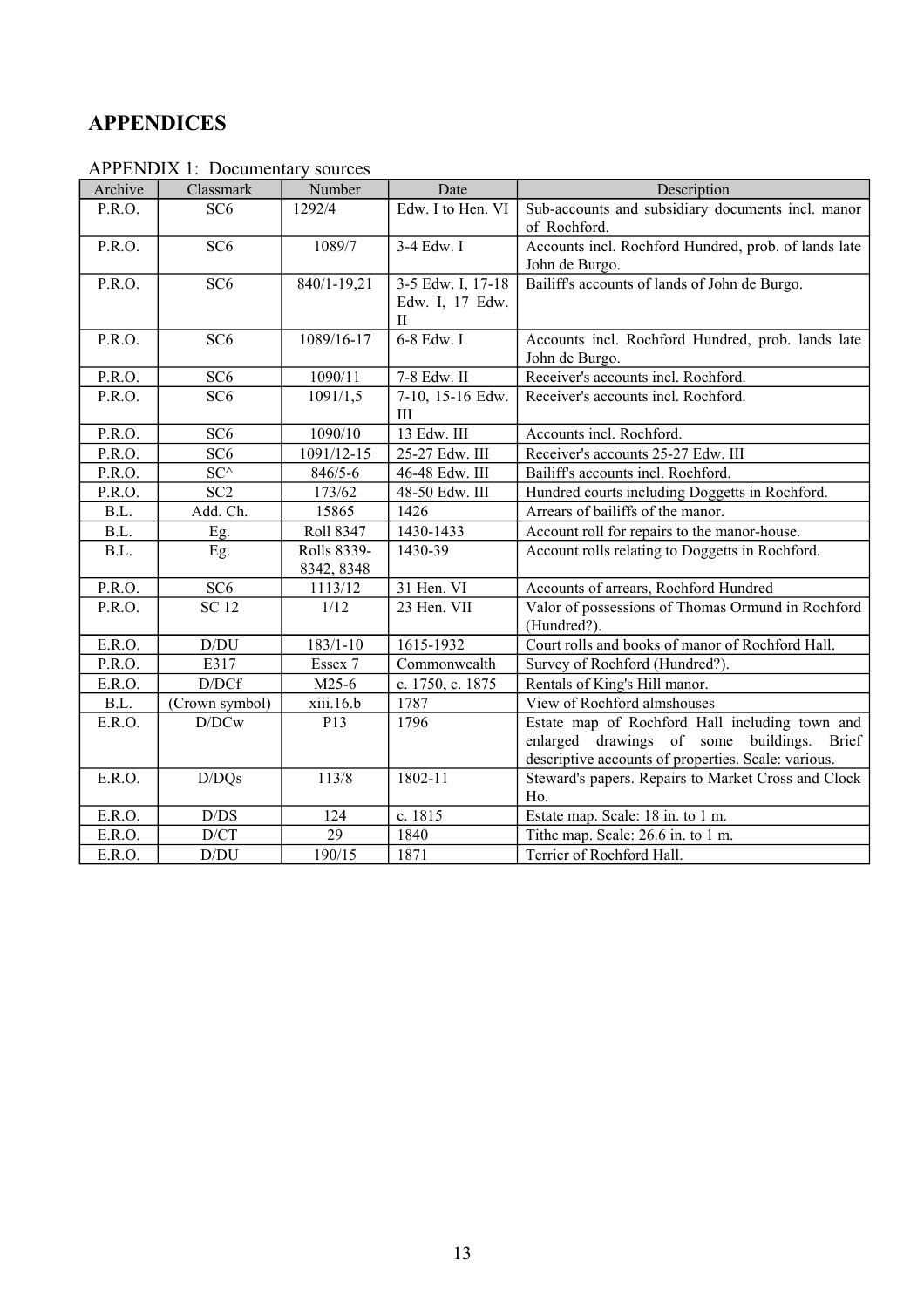### APPENDIX 2: Listed buildings

| Serial<br>No. | Date | <b>Street</b>      | No.                 | Name                                                    | <b>Building Type</b> | Group<br>Value | Grade                     | Material                                    |
|---------------|------|--------------------|---------------------|---------------------------------------------------------|----------------------|----------------|---------------------------|---------------------------------------------|
| 14/209        | 12   | Hall Road          |                     | Rochford<br>Hall<br>And<br>Ruins                        | House                | No             | $\mathbf{I}$              | Brick, ragstone, ragstone rubble, plastered |
| 16/248        | 13   | South Street       | 17                  |                                                         | Hall house           | Yes            | $II^*$                    | Timber framed, plastered                    |
| 15/204        | 14   | <b>East Street</b> | 17                  | Kings Hill                                              | House                | Yes            | $\rm II$                  | Timber framed, rough rendered               |
| 14/207        | 14   | Off Hall Road      |                     | Church Of St. Andrew                                    | Parish church        | No             | $\overline{\mathbf{H}^*}$ | Ragstone rubble, flint, septaria            |
| 16/250        | 15   | South Street       | $21 - 31$<br>[odd]  |                                                         | House                | Yes            | $\rm II$                  | Timber framed, plastered                    |
| 14/210        | 16   | Hall Road          |                     | Hall. Wall,<br>Rochford<br>Barns                        | Wall                 | Yes            | $\mathbf{I}$              | <b>Brick</b>                                |
| 14/263        | 16   | West Street        | 92-100<br>[even]    | Lord Riches' Cottages                                   | Almshouse            | N <sub>0</sub> | $\rm II$                  | <b>Brick</b>                                |
| 15/255        | 17   | Weir Pond Road     | $2-8$ [even]        |                                                         | House                | Yes            | $\mathbf{I}$              | Timber framed, plastered, weatherboarded    |
| 15/266        | 17   | West Street        |                     | The Kings Head Hotel                                    | Public house         | Yes            | $\mathbf{I}$              | <b>Brick</b>                                |
| 15/205        | 18   | <b>East Street</b> | 1, 2                | Kings Hill Cottages                                     | House                | Yes            | $\mathbf{I}$              | Timber framed, brick, weatherboarded        |
| 15/201        | 18   | East Street        | 26, 28              |                                                         | House                | Yes            | $\mathbf{I}$              | Brick, weatherboarded                       |
| 15/200        | 18   | East Street        | 24, 24a             |                                                         | House                | Yes            | $\rm II$                  | Timber framed, plastered, weatherboarded    |
| 15/202        | 18   | East Street        | 5                   | Horner's Corner                                         | Shop                 | Yes            | $\rm II$                  | Timber-framed                               |
| 14/211        | 18   | Hall Road          |                     | Milestone                                               | Milestone            | No             | $\rm II$                  |                                             |
| 15/226        | 18   | North Street       | 29-35               | Cottages [29-35] and<br>The Golden Lion Public<br>House | Public house         | Yes            | $\rm II$                  | Timber framed, brick, weatherboarded        |
| 15/224        | 18   | North Street       | $61-67$<br>[odd]    |                                                         | House                | Yes            | $\rm II$                  | Timber framed, weatherboarded               |
| 15/219        | 18   | North Street       | 2,4                 |                                                         | Shop                 | Yes            | $\rm II$                  | Brick, plastered                            |
| 15/222        | 18   | North Street       | 36                  |                                                         | House                | Yes            | $\mathbf{I}$              | Timber framed, weatherboarded               |
| 15/225        | 18   | North Street       | 37                  |                                                         | House                | Yes            | $\rm II$                  | Timber framed, brick, weatherboarded        |
| 15/229        | 18   | North Street       |                     | Cannon                                                  | Cannon               | Yes            | $\rm II$                  | Cast iron                                   |
| 15/223        | 18   | North Street       | 38, 40              | Rose Cottage                                            | House                | Yes            | $\rm II$                  | Timber framed, ashlar plastered             |
| 15/227        | 18   | North Street       | 25, 27              |                                                         | House                | Yes            | $\rm II$                  | Timber framed, weatherboarded               |
| 15/220        | 18   | North Street       |                     | The Old Ship Public<br>House                            | Public house         | Yes            | $\rm II$                  | <b>Brick</b>                                |
| 15/228        | 18   | North Street       | 19, 21, 23          |                                                         | House                | Yes            | $\rm II$                  | Timber framed, weatherboarded               |
| 16/233        | 18   | South Street       | $\overline{2}$      |                                                         | Shop                 | Yes            | $\rm II$                  | Timber framed, plastered                    |
| 16/242        | 18   | South Street       | 46                  |                                                         | House                | Yes            | $\rm II$                  | Brick, plastered                            |
| 16/238        | 18   | South Street       | $\overline{22}$     |                                                         | House                | Yes            | $\rm II$                  | <b>Brick</b>                                |
| 16/237        | 18   | South Street       | $14 - 20$<br>[even] |                                                         | House                | Yes            | $\rm II$                  | Timber framed, brick                        |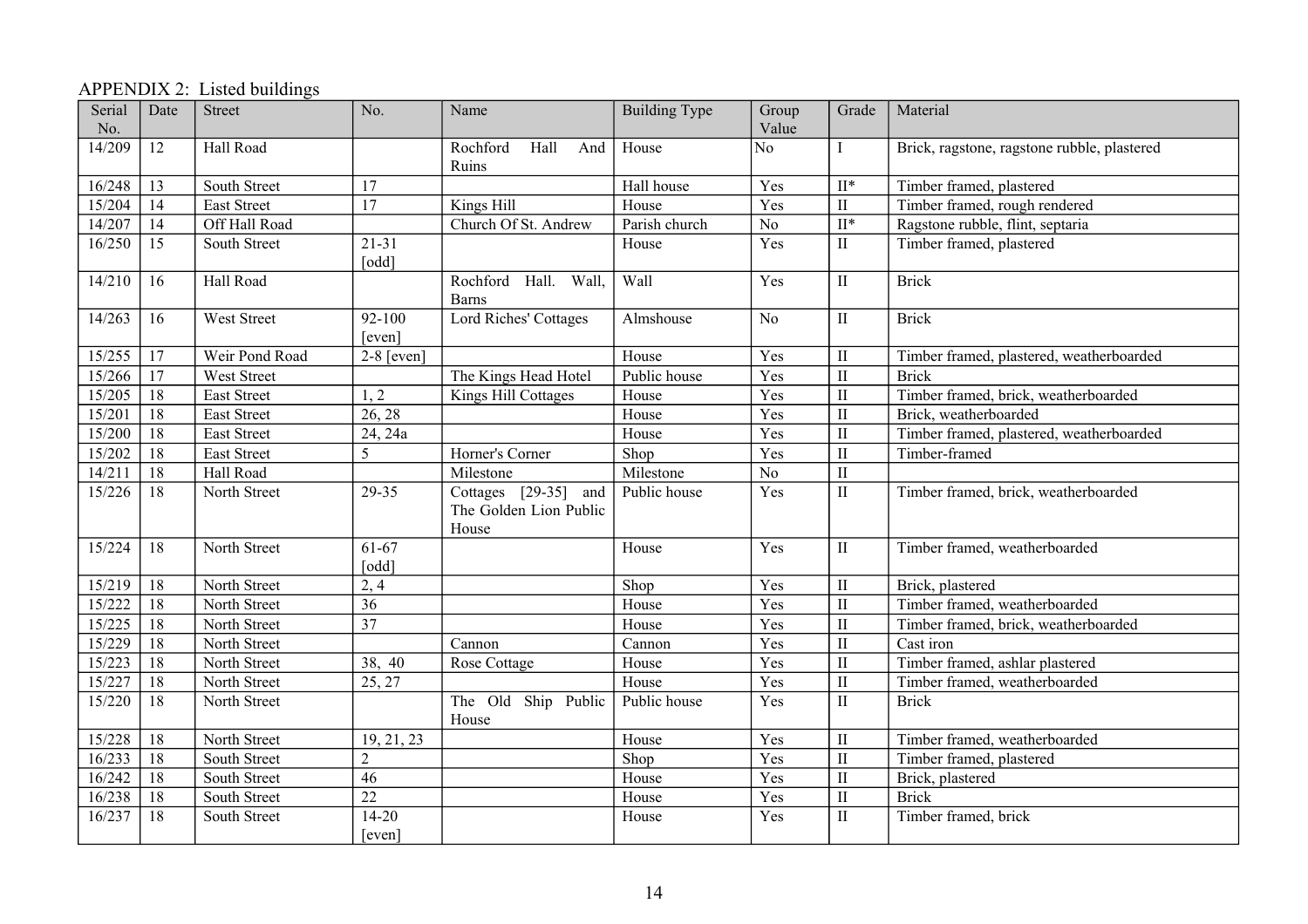| 16/244           | 18       | South Street                 | $\mathfrak{Z}$       |                                                              | House       | Yes            | $\rm II$     | <b>Brick</b>                    |
|------------------|----------|------------------------------|----------------------|--------------------------------------------------------------|-------------|----------------|--------------|---------------------------------|
| 16/234           | 18       | South Street                 | $\overline{4}$       |                                                              | Shop        | Yes            | $\mathbf{I}$ | Brick, plastered                |
| 15/231           | 18       | South Street                 |                      | Horner's Corner                                              | Shop        | Yes            | $\mathbf{I}$ |                                 |
| 16/236           | 18       | South Street                 | 10, 12               |                                                              | Shop        | Yes            | $\mathbf{I}$ | Timber framed, brick            |
| 16/246           | 18       | South Street                 | 11                   |                                                              | House       | Yes            | $\mathbf{I}$ | <b>Brick</b>                    |
| 16/247           | 18       | South Street                 | $\overline{15}$      | The Red House                                                | House       | Yes            | $\mathbf{I}$ | <b>Brick</b>                    |
| 16/240           | 18       | South Street                 | $\overline{28}$      | Sydenham House                                               | House       | Yes            | $\mathbf{I}$ | Brick, plastered                |
| 16/252           | 18       | South Street                 | 39 & 41              |                                                              | House       | Yes            | $\;$ II      | Timber framed, weatherboarded   |
| 16/251           | 18       | South Street                 | 33, 35               |                                                              | House       | Yes            | $\mathbf{I}$ | Timber framed, plastered        |
| 16/245           | 18       | South Street                 | $\overline{7}$       | Roche House                                                  | House       | Yes            | $\mathbf{I}$ | <b>Brick</b>                    |
| 16/254           | 18       | Southend Road                |                      | Milestone                                                    | Milestone   | N <sub>o</sub> | $\mathbf{I}$ |                                 |
| 16/253           | 18       | Southend Road                | 17, 19               |                                                              | House       | No             | $\mathbf{I}$ | Gault brick, weatherboarded     |
| 15/259           | 18       | West Street                  | 46, 48               | The Hollies[46]<br>and<br>Surgery attached to left<br>$[48]$ | House       | Yes            | $\rm II$     | Timber framed, plastered, brick |
| 14/274           | 18       | West Street                  | 67, 69               |                                                              | House       | Yes            | $\mathbf{I}$ | Timber framed, weatherboarded   |
| 14/273           | 18       | West Street                  | 55-65<br>[odd]       |                                                              | House       | Yes            | $\rm II$     | <b>Brick</b>                    |
| 15/271           | 18       | West Street                  | 45, 47, 49<br>[odd]  |                                                              | Shop        | Yes            | $\mathbf{I}$ | <b>Brick</b>                    |
|                  |          |                              |                      |                                                              |             |                |              |                                 |
| 15/270           | 18       | West Street                  | 41, 43               |                                                              | Shop        | Yes            | $\;$ II      | <b>Brick</b>                    |
| 15/269           | 18       | West Street                  | 35, 37, 39<br>[odd]  | Commerce<br>House,<br>Danehurst<br>and<br>Chameleon          | House       | Yes            | $\rm II$     | Brick, plastered                |
| 15/256           | 18       | <b>West Street</b>           | 9                    | R.H. Facey And Lang,<br>Solicitors                           | House       | Yes            | $\mathbf{I}$ | Brick, plastered                |
| 14/260           | 18       | <b>West Street</b>           | 58, 60, 62<br>[even] |                                                              | House       | Yes            | $\rm II$     | Timber framed, brick, plastered |
| 15/258           | 18       | West Street                  | 44                   |                                                              | House       | Yes            | $\rm II$     | Timber framed, plastered        |
| 15/257           | 18       | <b>West Street</b>           | $\overline{34}$      |                                                              | House       | Yes            | $\mathbf{I}$ | <b>Brick</b>                    |
| 14/261           | 18       | West Street                  | 64, 66               | The Crusty Pie                                               | Cafe        | Yes            | $\rm II$     | Timber framed, weatherboarded   |
| 15/199           | 19       | <b>East Street</b>           | $\overline{20}$      |                                                              | House       | N <sub>o</sub> | $\mathbf{I}$ | Gault brick, stuccoed           |
| 15/221           | 19       | North Street                 | $22 - 32$<br>[even]  |                                                              | House       | Yes            | $\mathbf{I}$ | Gault brick                     |
| 14/208           | 19       | Off Hall Road                |                      | Headstone & Surround                                         | Tombstone   | Yes            | $\;$ II      |                                 |
| 14/230           | 19       | Off North Street             |                      | Outbuilding                                                  | Outbuilding | N <sub>o</sub> | $\mathbf{I}$ | Gault brick                     |
| 16/235           | 19       | South Street                 | $\,8\,$              |                                                              | Shop        | Yes            | $\mathbf{I}$ | <b>Brick</b>                    |
| 16/241           | 19       | South Street                 | $\overline{30}$      |                                                              | House       | Yes            | $\mathbf{I}$ | <b>Brick</b>                    |
| 15/243<br>16/249 | 19<br>19 | South Street<br>South Street | 19                   | Renoufs Restaurant                                           | Shop        | Yes            | $\mathbf{I}$ | <b>Brick</b>                    |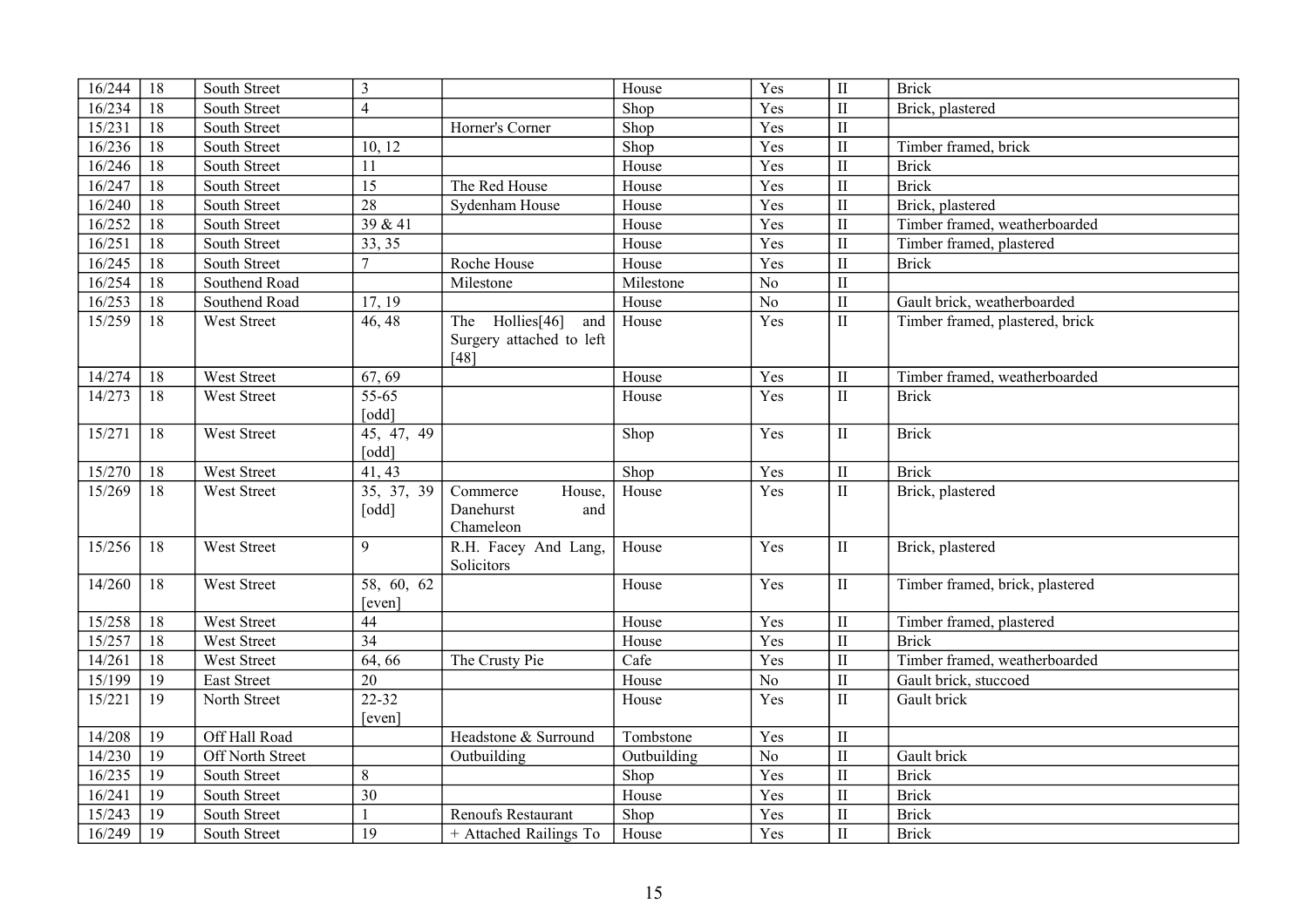|              |    |                    |                   | Front                                                                           |                  |                |              |                                          |
|--------------|----|--------------------|-------------------|---------------------------------------------------------------------------------|------------------|----------------|--------------|------------------------------------------|
| 15/232       | 19 | South Street       |                   | Return of Nos 1, 3 & 5<br>West Street                                           |                  | Yes            | $\rm II$     |                                          |
| 16/239       | 19 | South Street       | 24                | Masonic Hall                                                                    | Court house      | Yes            | $\mathbf{I}$ | <b>Brick</b>                             |
| 15/256       | 19 | Weir Pond Road     | $10-16$<br>[even] |                                                                                 | House            | Yes            | $\mathbf{I}$ | Timber framed, weatherboarded            |
| 14/262       | 19 | West Street        | 82                |                                                                                 | House            | N <sub>0</sub> | $\mathbf{I}$ | Timber framed, plastered, weatherboarded |
| 15/272       | 19 | West Street        | 51, 53            |                                                                                 | Shop             | Yes            | $\mathbf{I}$ | Plastered                                |
| 15/268       | 19 | West Street        |                   | Womens Institute Hall                                                           | Meeting hall     | N <sub>0</sub> | $\mathbf{I}$ | <b>Brick</b>                             |
| 15/264       | 19 | West Street        | 3,<br>5<br>[odd]  |                                                                                 | Shop             | Yes            | $\mathbf{I}$ | <b>Brick</b>                             |
| 15/267       | 19 | <b>West Street</b> | 15, 17            |                                                                                 | Bank (financial) | Yes            | $\mathbf{I}$ | <b>Brick</b>                             |
| 14/100<br>01 | 20 | Dalys Road         |                   | Hopital,<br>Rochford<br>Johnson Isolation Block                                 | Hospital         | N <sub>0</sub> | $\mathbf{I}$ | English bond brick                       |
| 14/100<br>03 | 20 | Dalys Road         |                   | Hospital,<br>Rochford<br><b>Boiler House</b>                                    | Hospital         | N <sub>0</sub> | $\mathbf{I}$ | English bond brick                       |
| 14/100<br>02 | 20 | Dalys Road         |                   | Rochford<br>Hospital,<br>Main Block, comprising<br>The Broom & Dowsett<br>Wards | Hospital         | N <sub>0</sub> | $\mathbf{I}$ | English bond brick                       |
| 15/273       | 20 | West Street        |                   | K6 Telephone Kiosk                                                              | Telephone box    | Yes            | П            | Cast iron                                |